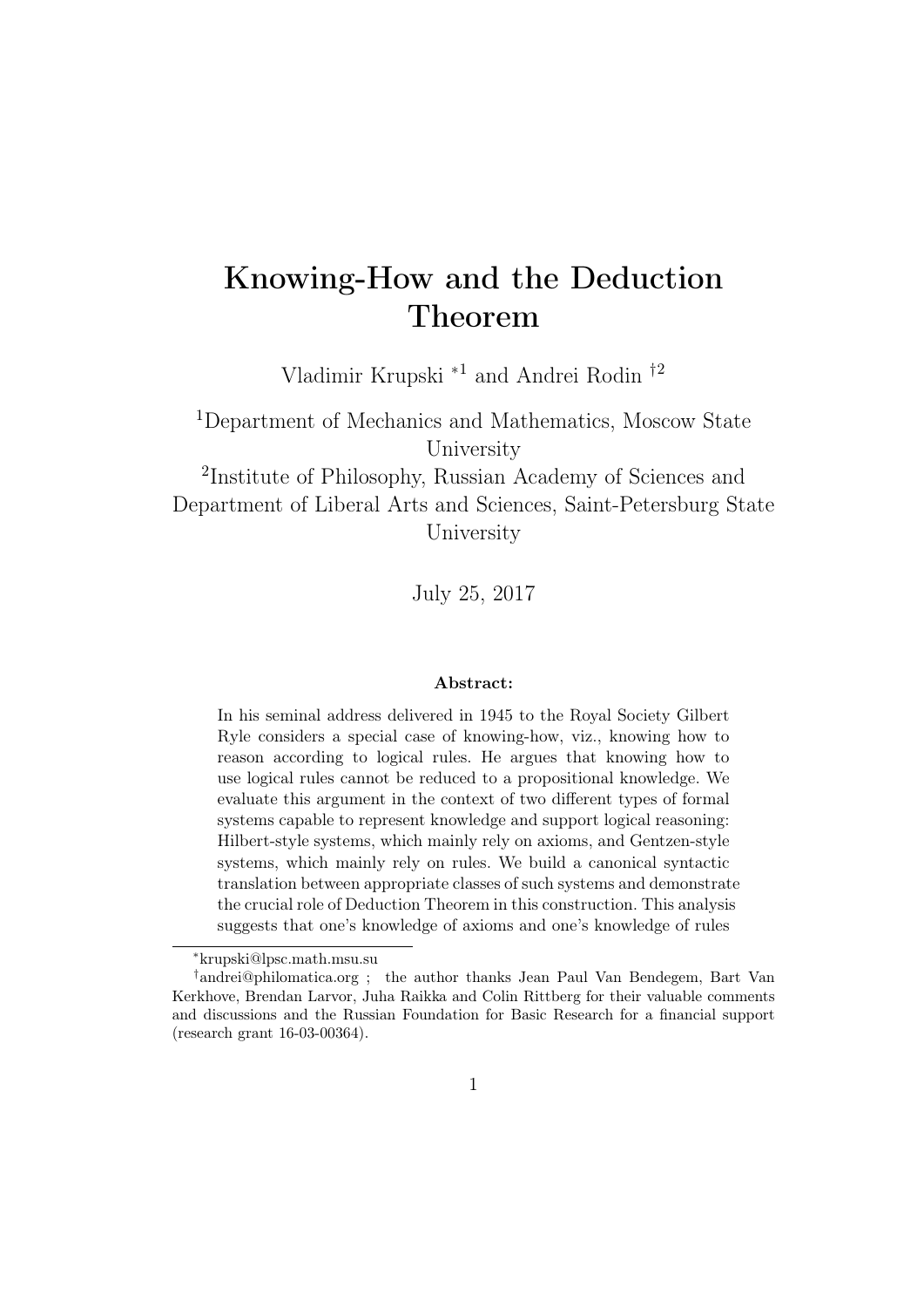under appropriate conditions are also mutually translatable. However our further analysis shows that the epistemic status of logical knowinghow ultimately depends on one's conception of logical consequence: if one construes the logical consequence after Tarski in model-theoretic terms then the reduction of knowing-how to knowing-that is in a certain sense possible but if one thinks about the logical consequence after Prawitz in proof-theoretic terms then the logical knowledgehow gets an independent status. Finally we extend our analysis to the case of extra-logical knowledge-how representable with Gentzenstyle formal systems, which admit constructive meaning explanations. For this end we build a typed sequential calculus and prove for it a "constructive" Deduction Theorem interpretable in extra-logical terms. We conclude with a number of open questions, which concern translations between knowledge-how and knowledge-that in this more general semantic setting.

# Table of Contents:

| $\mathbf{1}$   | Knowing-How without Anti-Intellectualism                                      | 3              |
|----------------|-------------------------------------------------------------------------------|----------------|
|                | Intellectualism and Anti-Intellectualism<br>1.1                               | 3              |
|                | 1.2                                                                           | $\overline{4}$ |
|                | Ryle on Knowing How To Reason<br>1.3                                          | $\overline{5}$ |
| $\overline{2}$ | Two Styles of Axiomatic Thought                                               | 7              |
|                | 2.1                                                                           | $\overline{7}$ |
|                | 2.2                                                                           | - 8            |
|                | 2.3                                                                           | 10             |
|                | Two Axiomatic Styles and the Debate on Knowing-How and<br>2.4                 |                |
|                | Knowing-That $\ldots \ldots \ldots \ldots \ldots \ldots \ldots \ldots \ldots$ | -11            |
| 3              | Translation between the two axiomatic Styles and the Deduction                |                |
|                | Theorem                                                                       | 12             |
|                | 3.1                                                                           | 12             |
|                | 3.2                                                                           | 13             |
|                | Translating between the Two Styles<br>3.3                                     | 14             |
|                | 3.4                                                                           | 16             |
| 4              | Reduction of Knowing-How to Knowing-That                                      | 17             |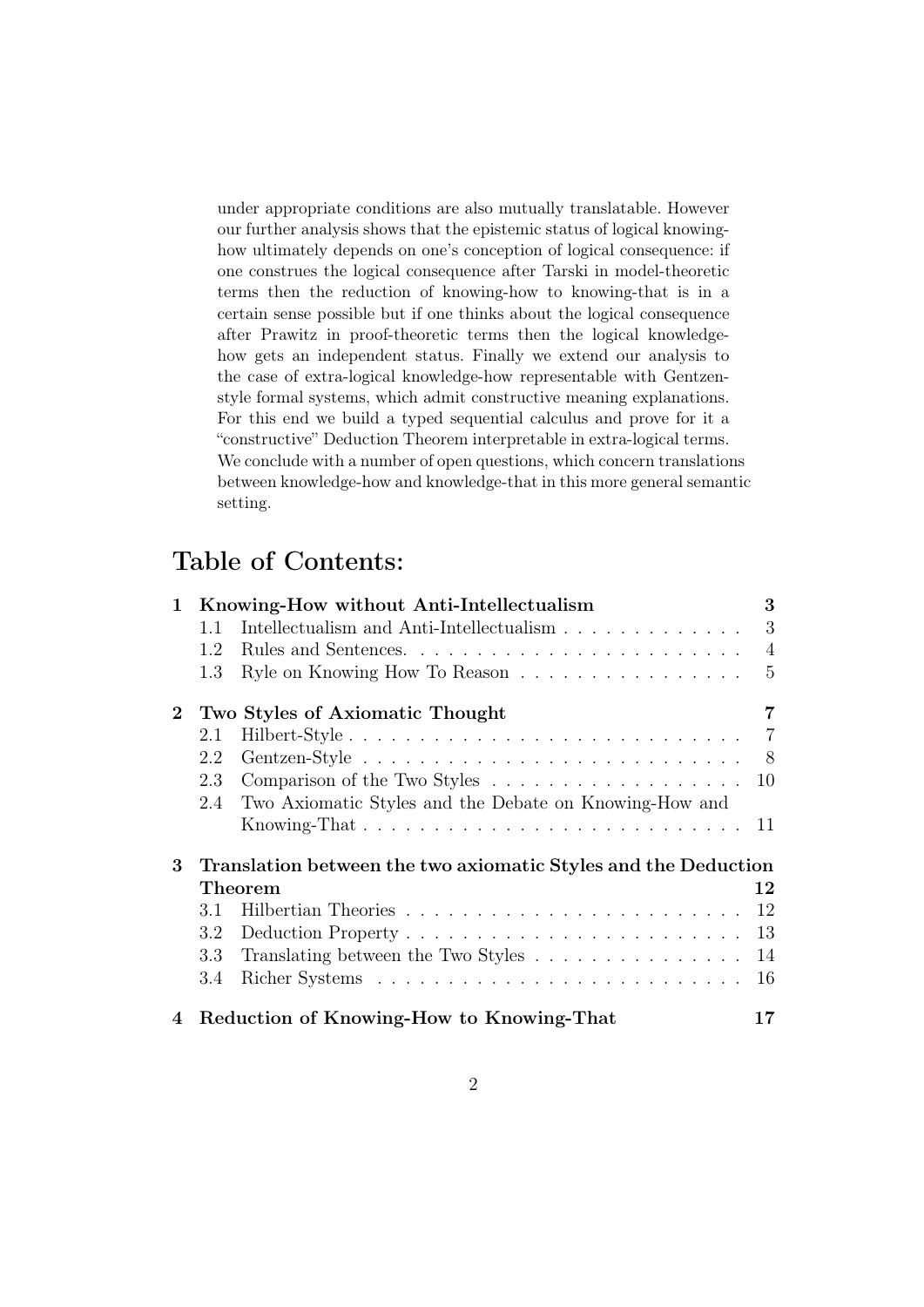|     | 22                                                                                                                                                        |
|-----|-----------------------------------------------------------------------------------------------------------------------------------------------------------|
|     |                                                                                                                                                           |
|     |                                                                                                                                                           |
| 4.2 |                                                                                                                                                           |
|     |                                                                                                                                                           |
|     | 4.3 Two Conceptions of Logical Consequence and Their Epistemological<br>5 Constructive Theories<br>5.1 Constructive Deduction Theorem  22<br>6 Conclusion |

# 1 Knowing-How without Anti-Intellectualism

## 1.1 Intellectualism and Anti-Intellectualism

In November 1945 Gilbert Ryle gave his Presidential Address to the Aristotelian Society [24], which produced a wide epistemological debate about the concept of knowledge-how. This continuing debate [4] has been recently summarized in the following words:

There are two main camps in the debate about the constituent concepts of knowledge-how. One camp, intellectualism, argues that knowledge-how involves propositional knowledge [...], whereas the competing camp argues that knowledge-how does not involve propositional knowledge - a view called anti- intellectualism. According to anti-intellectualists, whereas propositional knowledge is a certain type of belief, knowledge-how consists in abilities, skills, or dispositions [...]. ([10], p. 2930)

Even if the titles of intellectualism and anti-intellectualism are often used in this debate as mere labels pointing to certain accounts of propositional and non-propositional knowledge, the choice of these words is evidently not arbitrary. Ryle calls the "intellectualist legend" an epistemological thesis that all knowledge is knowledge-that, i.e., a knowledge of certain proposition or class of propositions. He argues that this view of knowledge leaves aside a sort of knowledge needed for various actions such as riding a bicycle or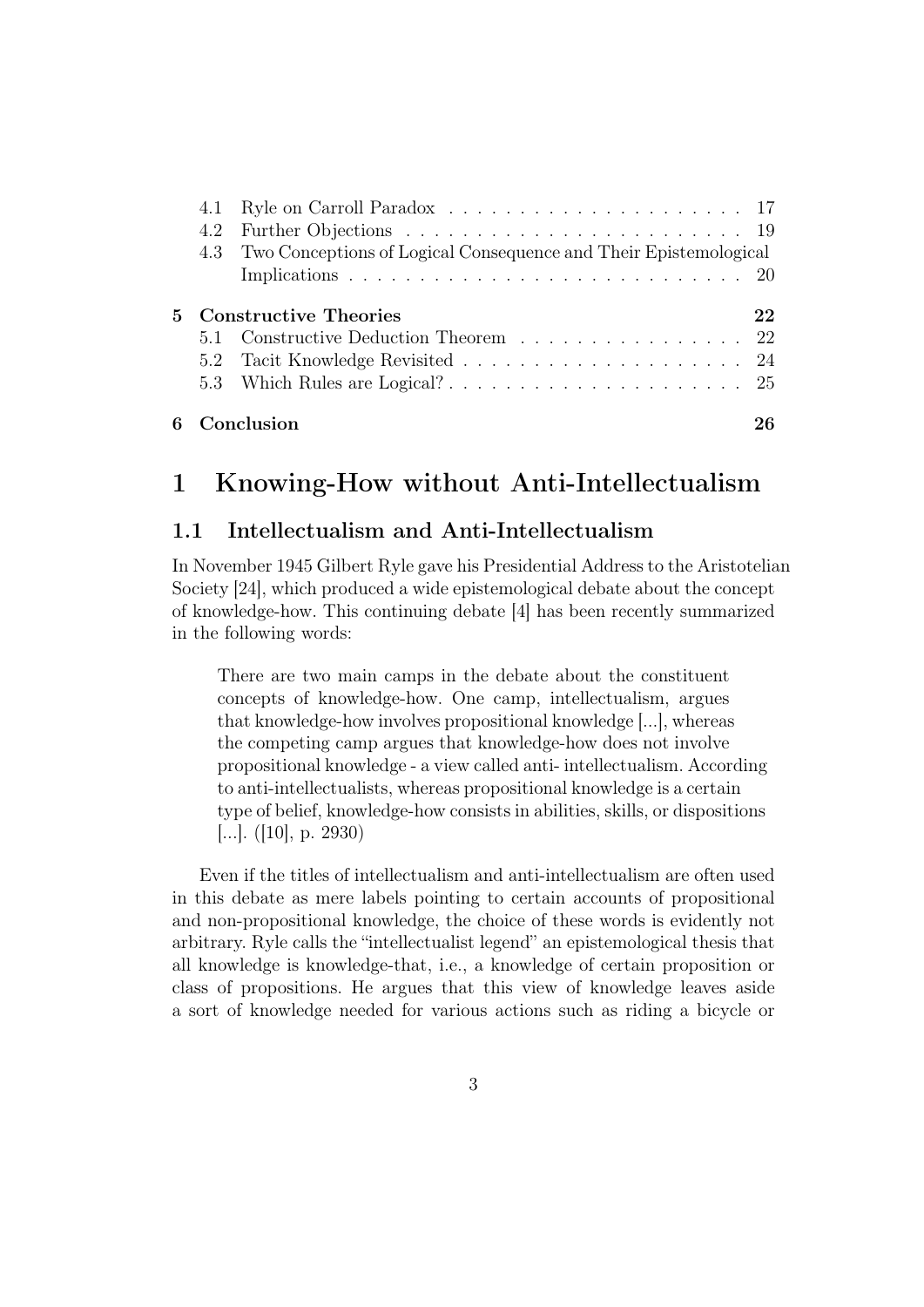making logical inferences (more on this last example below), i.e., knowledgehow. Ryle's pejorative use of word "intellectualist" apparently has a social motivation: intellectualists are people who know a lot but are incapable to undertake an action.

### 1.2 Rules and Sentences.

As we shall now argue this Ryle's terminological decision is not simply unfortunate but reflects a genuine conceptual confusion, which continues to affect the epistemological debate on knowing-how up to the present.

One issue, which is central in this debate, is the distinction between knowing a proposition and knowing how to act. Another issue, which is also widely discussed in the same debate, is the distinction between tacit and explicit knowledge. The popular example of knowing how to ride a bicycle instantiates both these features: it is a knowledge-how and it is tacit because even an experienced rider usually cannot explain in words how she rides a bicycle and cannot transfer this knowledge to another person by linguistic means. Nevertheless it is wrong, we claim, to generalize upon this and similar examples of knowing-how. The two aforementioned distinctions should be analyzed separately. The title of "(anti)-intellectualism" reflects a confusion of these two different distinctions as we shall briefly explain.

Here is an example of different sort, which has been considered by Ryle in his original paper but attracted little attention in the later literature: knowing how to reason logically. Ryle presents it via the following imaginary dialogue:

[T]he intelligent reasoner is knowing rules of inference whenever he reasons intelligently'. Yes, of course he is, but knowing such a rule is not a case of knowing an extra fact or truth ; it is knowing how to move from acknowledging some facts to acknowledging others. Knowing a rule of inference is not possessing a bit of extra information but being able to perform an intelligent operation. Knowing a rule is knowing how. (The emphasis is added by the authors.) ([24] p. 7).

What knowing a rule amounts to exactly is not an easy question. Clearly, a law-like behavior of certain agency and moreover a law-like character of some natural process is not a sufficient reason for attributing such a knowledge.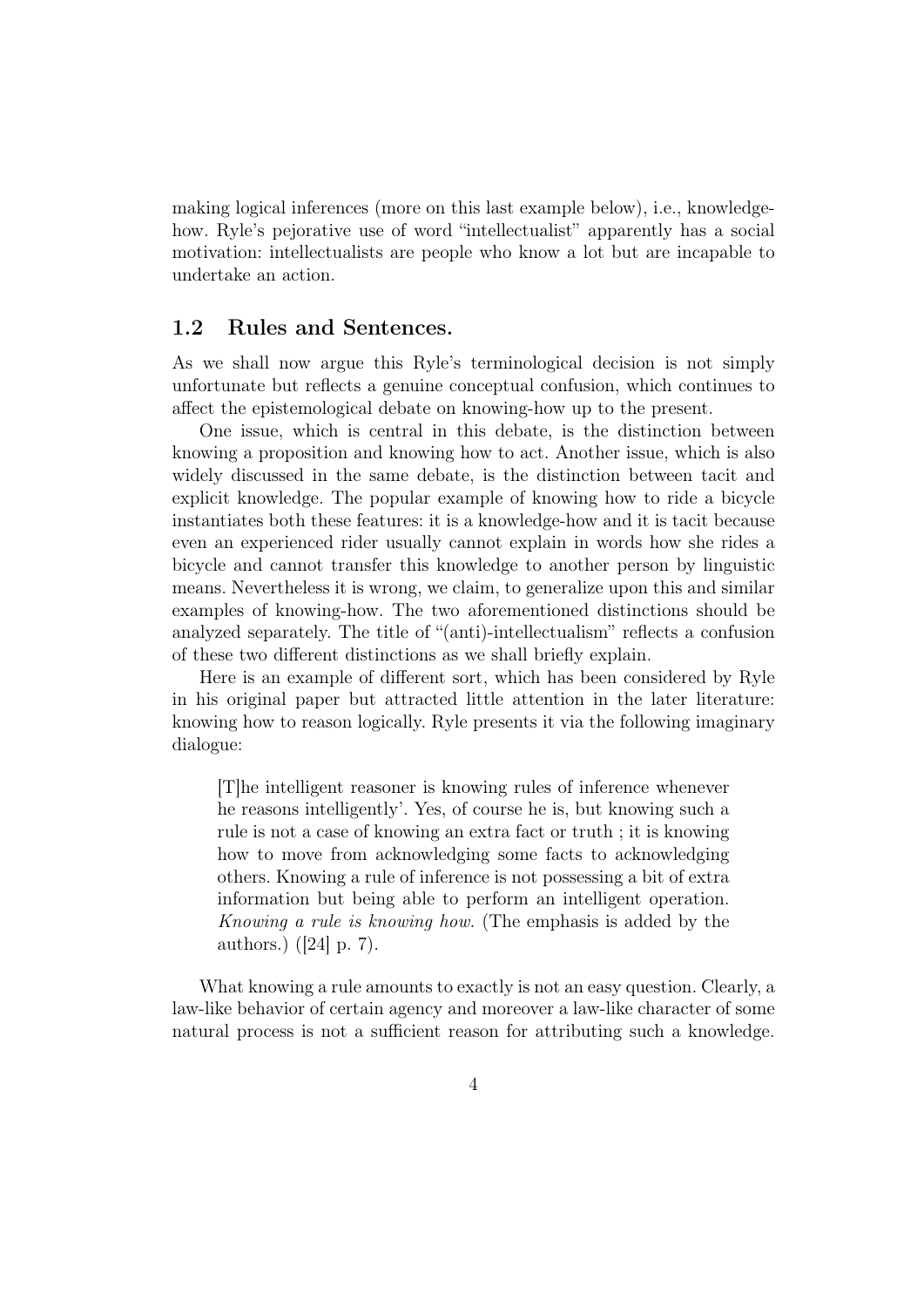One's awareness about a rule is not a sufficient reason either because one can be aware about a rule but be unable to follow it. But however these and other related epistemological questions are settled, knowing a rule can, and in our view should, be seen on a par with knowing a proposition. Thus we have got here an example of knowing how, namely that of knowing how to make logical inferences, which instantiates a sort of knowing-how that admits a representation both in natural languages (in particular, in the form of imperative sentences) and in symbolic logical calculi in the form of syntactic rules. Clearly, logic is not the only domain where explicit rules play a role. Explicit rules are abundant in games, social and political life, technology and in many other domains. Knowledge of these rules and capacity to apply them in most pragmatic contexts is at least as important as propositional knowledge. Representation of knowing-how in the form of rules and instructions is a way of making this knowledge explicit.

Thus the popular idea according to which knowledge-how has an intrinsic tacit character is misleading. The distinction between explicit and tacit knowledge is interesting and important on its own but it should not be systematically confused with the distinction between knowing-how and knowing-that even if some suggestive examples can be readily used for studying both these issues. This is a reason why, in our view, the title of "anti-intellectualism", which refers to the allegedly tacit character of knowledge-how, is not an appropriate name for the view according to which knowledge-how is epistemically significant and not reducible to propositional knowledge

## 1.3 Ryle on Knowing How To Reason

A close reading of the following passage by Ryle shows how exactly he mistakes the tacit character of knowing-how in some examples for its essential property.

[A]rguing intelligently did not before Aristotle and does not after Aristotle require the separate acknowledgment of the truth or "validity"of the formula. "God hath not left it to Aristotle to make (men) rational."Principles of inference are not extra premisses and knowing these principles exhibits itself not in the recitation of formula but in the execution of valid inferences and in the avoidance, detection and correction of fallacies, etc. The dull reasoner is not ignorant ; he is inefficient. A silly pupil may know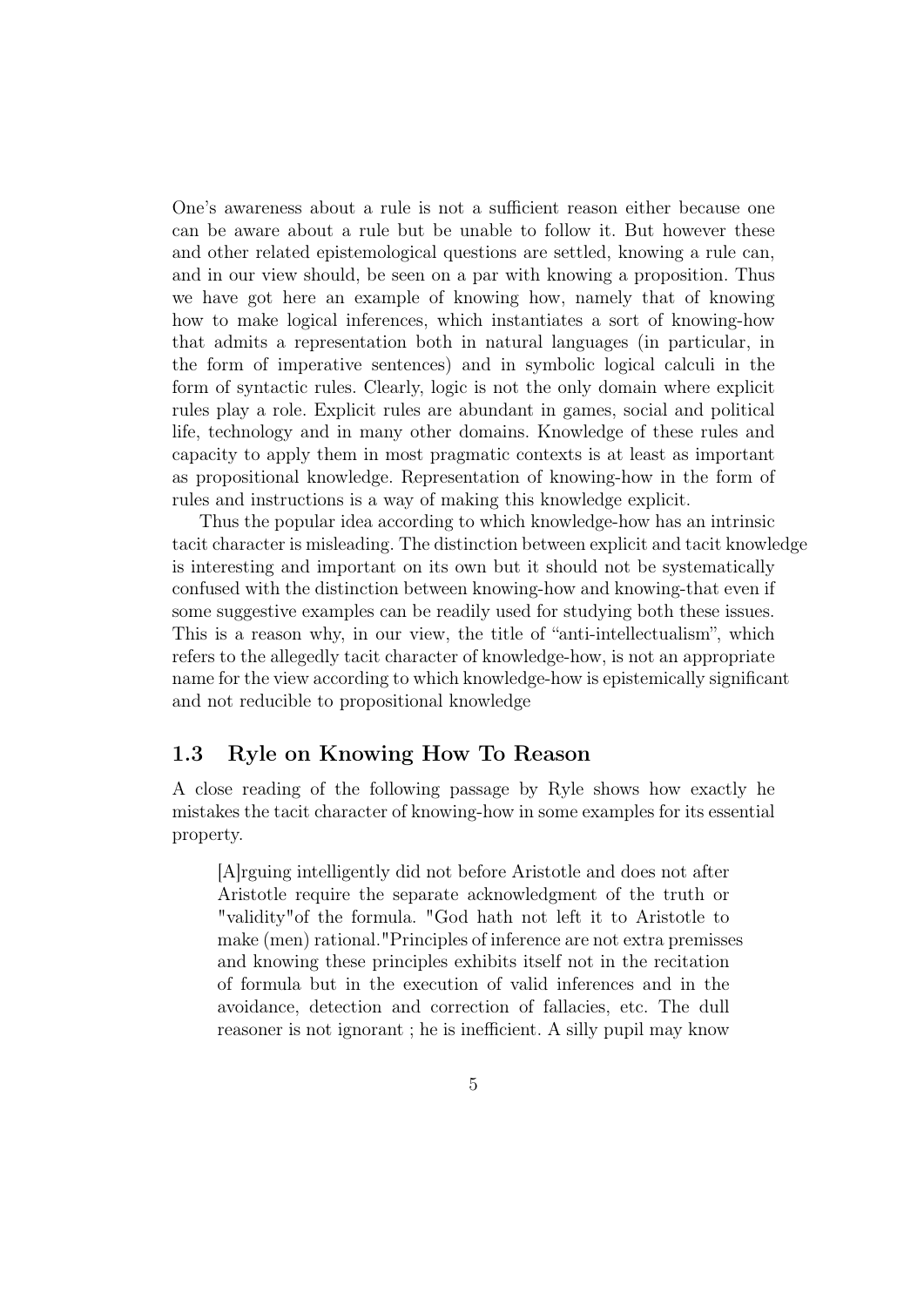by heart a great number of logicians' formulae without being good at arguing. The sharp pupil may argue well who has never heard of formal logic.  $([24], p. 7)$ .

There are two different lines of argument here. One argument is that

• (i) "Principles of inference are not extra premisses and knowing these principles exhibits itself not in the recitation of formula but in the execution of valid inferences."

It has two different parts (which I paraphrase according to my understanding of Ryle):

- (ia) Rules of logical inference are not propositions.
- (ib) Knowing a rule of inference differs from knowing a proposition. Knowing a rule is not a propositional attitude. It involves a capacity to act according to this rule and detect violations of the rule.

The other argument is this:

• (ii) One can possibly be an efficient reasoner without knowing formal logic. In other words, one's knowledge how to reason in certain cases is not based on knowing formal rules.

This last argument in different words is expressed in the first two and in the last sentences of the quoted passage while the former arguments sits in the middle. So Ryle mixes the two arguments without explaining how the rule-based character of logical inference is related to the fact that it is possible to follow certain rules without being aware of them. In the paragraph, which follows the above quoted passage, Ryle briefly considers and rejects the view according to which "the intelligent reasoner who has not been taught logic knows the logicians' formulae "implicitly "but not "explicitly "." Ryle takes it for granted that the assumption " that knowledge-how must be reducible to knowledge-that " is a part of the above view and then famously dismisses this view as a "intellectualist legend ". For some reason Ryle simply does not distinguish between the case when one reasons according to logical rules without being aware about these rules and the case when one follows logical rules intentionally and explicitly.

This analytic fallacy, which lies in the core of Ryle's "anti-intellectualism" and its more recent heirs, gave to the concept of knowledge-how its antiintellectual flavor which, in our view, it does not deserve.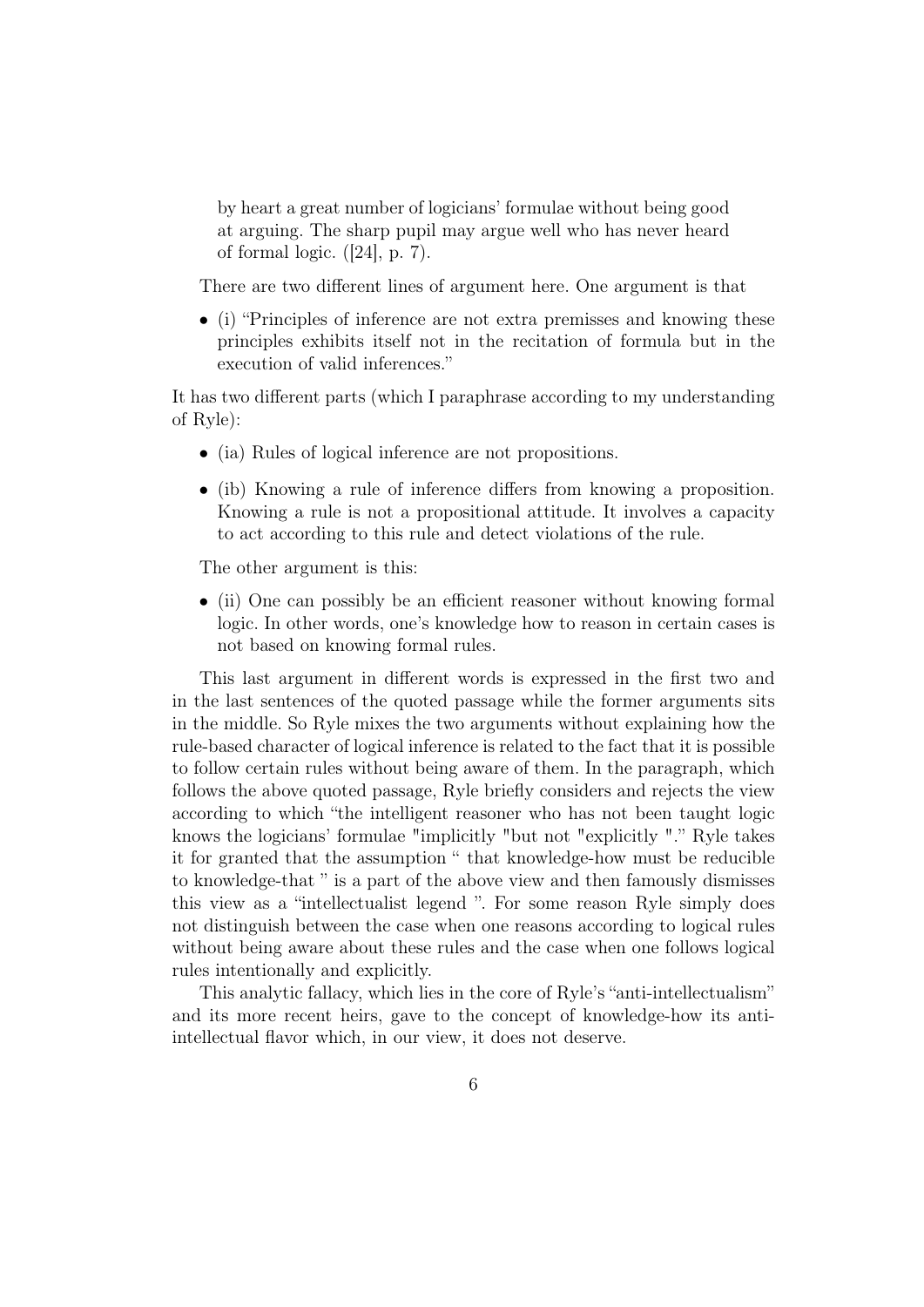In the next two Sections we consider an explicit rule-based form of knowinghow represented in the form of syntactic rules in symbolic logical calculi.

# 2 Two Styles of Axiomatic Thought

In this Section we introduce the standard informal distinction between the so-called Hilbert-style and Gentzen-style symbolic calculi and then explain its relevance to the epistemological debate on knowing-how and knowing-that. A part of this presentation is made in the form of historical narrative.

## 2.1 Hilbert-Style

The standard modern notion of axiomatic theory stems from David Hilbert's seminal work in foundations of geometry [11]. The idea here is to generate the intended theory T from a list of *axioms*  $A_i$  by inferring from the axioms further propositions called theorems. More precisely, axioms in this setting are propositional forms, which become full-fledged propositions under an interpretation, which is an assignment to non-logical terms of  $A_i$  certain semantic values borrowed from other theories or, less formally, simply from the "world out there" (cf. Hilbert's legendary suggestion to interpret the Pythagorean theorem in terms of tables and beer mugs).

Hilbert's 1899 work on foundations of geometry had an obvious drawback: the logical part of his axiomatic method remained underdeveloped or perhaps even not developed at all. This is a reason why in his famous lecture on "Axiomatic Thought" given in 1917 Hilbert claims that

"[I]t appears necessary to axiomatize logic itself " ([12] p. 1113)

and then pursues this project in his later work [13, 14]. In [13] Hilbert and Ackerman consider a number of logical calculi presented via lists of axioms (which in this case are logical tautologies) and syntactic rules, which generate from the axioms further tautologies. In his later joint work with Bernays [14] Hilbert applies this upgraded form of his axiomatic method in formal theories of geometry and arithmetic. As Hintikka rightly observes Hilbert's leap from axiomatic theories of geometry and arithmetic to axiomatic theories of logic was not innocent [15]. Nevertheless such a uniform approach to logical calculi and non-logical theories makes part of the current informal idea of Hilbertstyle formal system.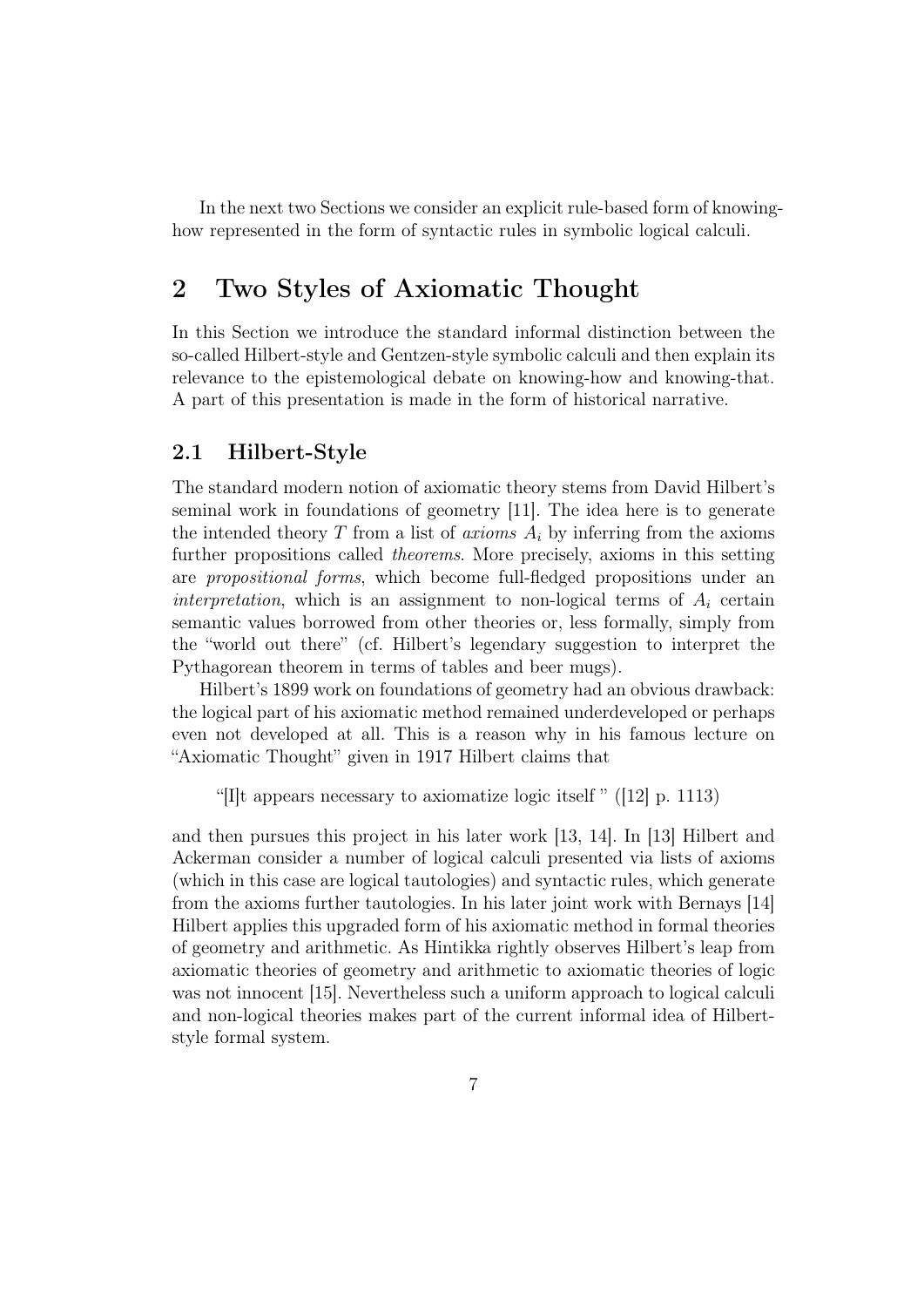Hilbert never explicitly elaborated on the concept of logical inference but it is plausible that at least in his most influential [11] he had in view a prototype of the model-theoretic truth-conditional semantical concept of logical consequence later made explicit by Alfred Tarski [27]:

Definition 1 Propositional form B is a logical consequence of propositional forms  $A_1, \ldots, A_n$  iff every interpretation I of the given language, which makes  $A_1, \ldots, A_n$  into true propositions  $A_1^I, \ldots, A_n^I$  makes B into true proposition  $B^I$ , in symbols  $A_1, \ldots, A_n \models B$ .

Notice that this conception of logical consequence does not involve that of rule. Under this view the syntactic rule  $A_1, \ldots, A_n \vdash B$  is viewed (granting its soundness with respect to the given semantics) as a mere symbolic representation the fundamental relation  $A_1, \ldots, A_n \models B$ . (After Gödel's works we know that such a symbolic representation cannot be faithful, i.e., semantically complete, in case of sufficiently strong theories including arithmetic.) Consequence  $A \models B$  is conceived of here as a fact of the matter, which concerns all possible interpretations of A and B. Rule  $A \vdash B$  under this view is nothing but a symbolic trick, which allows one in appropriate circumstances to get a grasp of this fact.

## 2.2 Gentzen-Style

In 1935 Hilbert's associate Gerhard Gentzen published a paper [7] where he argued that

The formalization of logical deduction, especially as it has been developed by Frege, Russell, and Hilbert, is rather far removed from the forms of deduction used in practice in mathematical proofs. ([7], p. 68)

and proposed an alternative approach to syntactic presentation of deductive systems, which involved relatively complex systems of rules and didn't use logical tautologies. In [7] Gentzen builds in this way two formal calculi known as Natural Deduction and Sequent Calculus.

Gentzen's remark quoted above constitute a pragmatic argument but hardly points to an original epistemological view on logic and axiomatic method. However his further remark that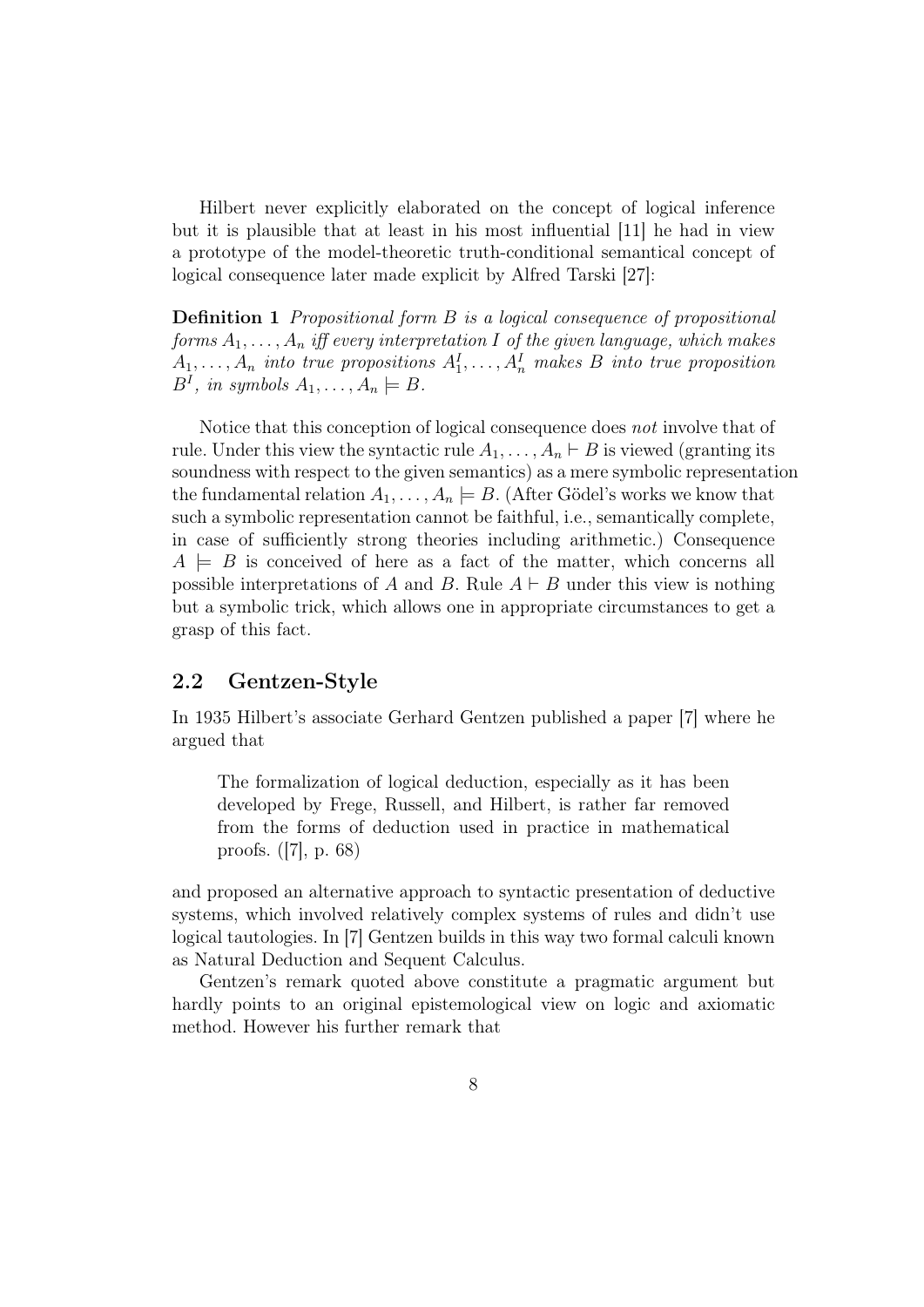The introductions [i.e. introduction rules] represent, as it were, the 'definitions' of the symbol concerned. ([7], p. 80)

is seen today by some authors as an origin of an alternative conception of logical consequence and alternative logical semantics more generally, which has been developed in a mature form only in late 1999-ies or early 2000 ies and is known today under the name of proof-theoretic semantics (PTS). It is instructive to compare Gentzen's idea to use syntactic rules as a form of implicit definitions with Hilbert's use of axioms as implicit definitions. The two approaches may appear to be very similar but in fact they are not. Think of usual axioms of Group Theory, which today are commonly used in mathematical courses as the definition of the group concept in Algebra. These axioms serve as a definition in the following sense: any structure, which satisfy the axioms, i.e., serves as their model, is a group. Model theory, which originates from Tarski's pioneering works, explains away the satisfaction relation in terms of truth-conditions. This is all well-known. But what kind of entity  $X$  can possibly "satisfy" a rule or a system of rules, so one could claim that the rules "define"  $X$  in some reasonable sense? How the satisfaction relation (if it can be used here at all) has to be construed in this case?

Proof theoretic semantics provides some answers to these and other related questions and develops new formal frameworks accordingly. For an overview reflecting the present state of affairs in PTS the reader is referred to [25, 5, 20]. Here we provide only few remarks, which give a general idea, prevent the reader from possible confusions and highlight some key features of PTS, which are important for our following arguments.

• Proof Theory referred to in PTS is *not* the proof theory in Hilbert's sense of the word [14] where a proof is identified with a formal derivation and then made into an object of a meta-mathematical study, but the General Proof Theory (GPT) due to Dag Prawitz, where, by his word "proofs are studied in their own right in the hope of understanding their nature" [21, 22]. In more a recent paper Prawitz describes the difference between the proof-theoretic and truth-conditional approaches to meaning as follows:

[I]n contrast to a truth-conditional meaning theory, [in PTS] one should explain the meaning of a sentence in terms of what it is to know that the sentence is true, which in mathematics amounts to having a proof of the sentence. ([20], p. 5-6).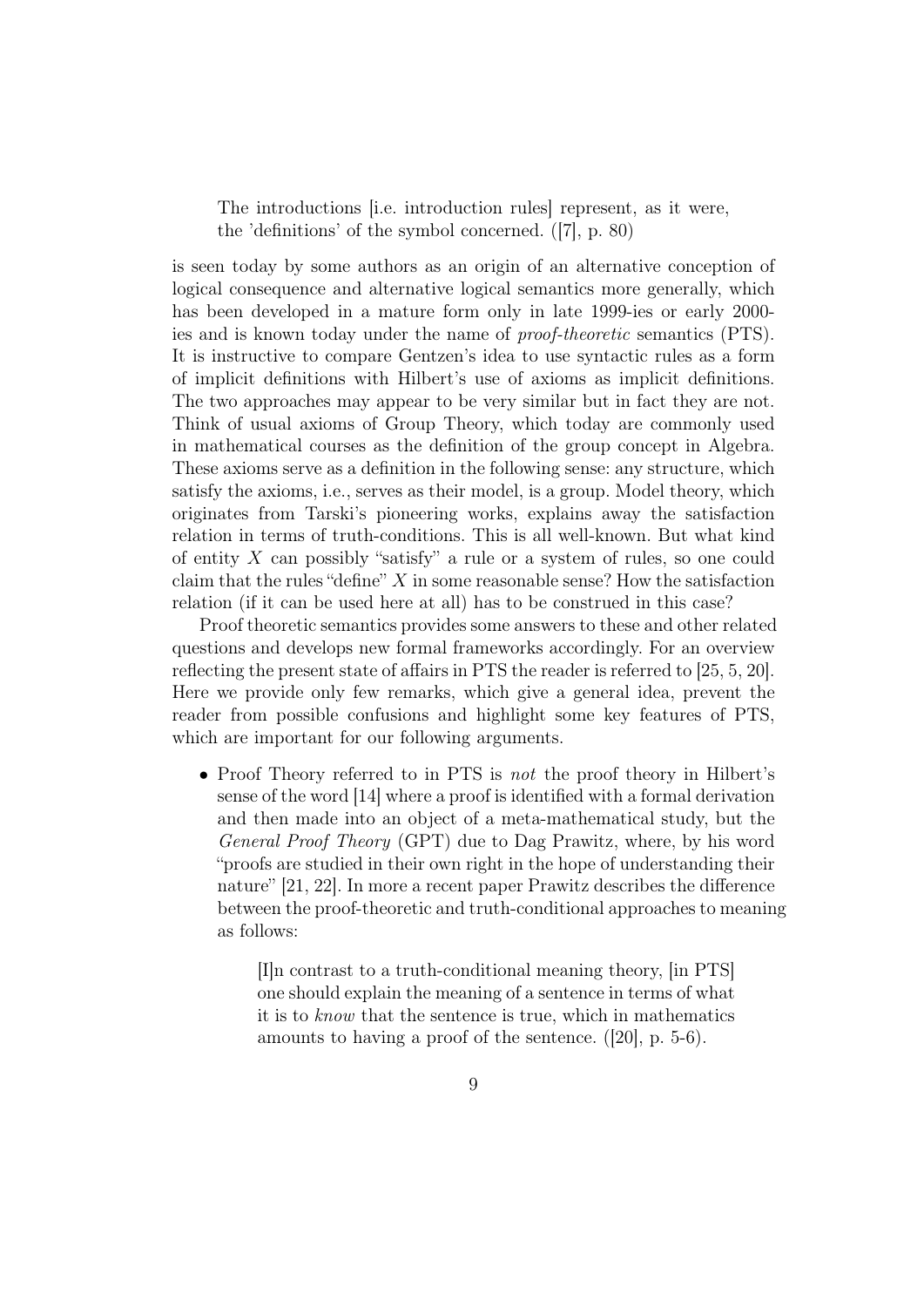This quote points to a strong conceptual link between PTS, on the one hand, and intuitionisitc and constructivist approaches in logic and foundations of mathematics, on the other hand. We shall explore this link in Section 5.

- PTS is motivated by a broad philosophical view on meaning (and hence on semantics), which is conventionally called "meaning-as-use". This view on meaning goes back to Wittgenstein and more recently has been defended and further systematically developed by Robert Brandom [2] under the name of inferentialism. Since PTS is a formal semantical approach the reference to "use" amounts here to referring to syntactic rules, which specify the use of symbols and symbolic expressions in logical calculi. Gentzen's original insight according to which rules of inference provide the semantic value of symbolic expressions is preserved in all existing various versions of PTS.
- PTS is not denotational. It does not assign certain entities to certain symbols. It assigns to symbols (and first of all to logical symbols, i.e., to logical constants) their meaning, which is not construed in this case as an entity. The procedure of such an assignment is called after Martin-Löf the *meaning explanation* and consists, roughly, of the explication of computational content of logical constructions in terms of their building blocks, which are presented in a self-explanatory canonical form [19].
- Historically the PTS approach has been motivated by the idea that formal derivability (albeit not the existence of proof) and logical consequence are the same. However there is a recent proposal according to which these two things should be properly distinguished [6]. In what follows we do not assume that under PTS formal derivation and logical consequence are the same.

## 2.3 Comparison of the Two Styles

The difference between Hilbert-style and Gentzen-style formal systems is usually described in the recent literature by saying that Hilbert-style systems are typically presented by long lists of axioms or axiom schemes and only few (typically one) rules, while Gentzen-style systems are presented by a small (possibly empty) sets of axioms and long lists of rules; it is further said that Hilbert-style systems "rely more on sets of axioms", while Gentzen-style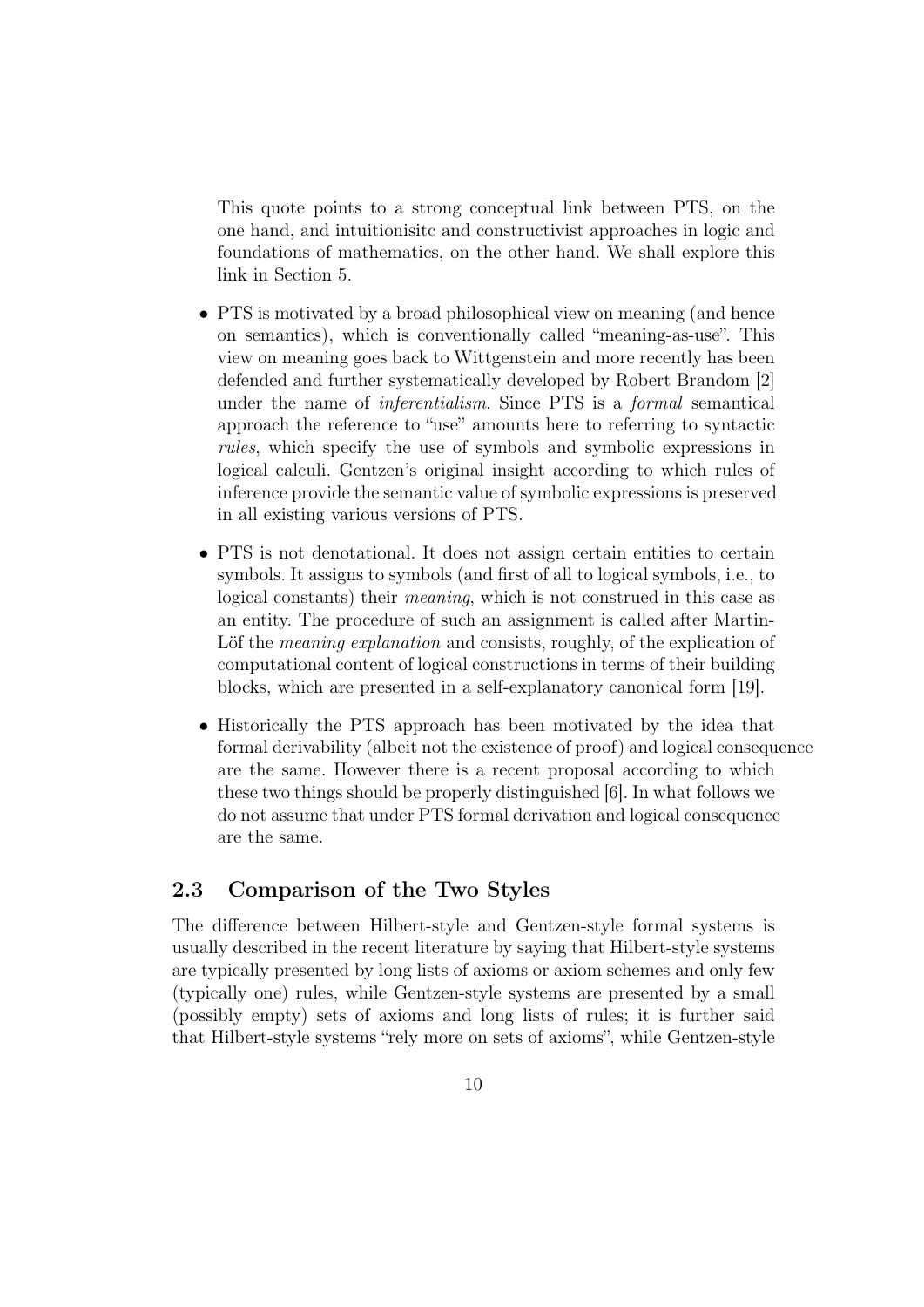system "rely more on sets of rules" [29]. This is a very loose and informal description - as are ways in which these titles are actually used in logicians' professional parlance. In order to be in a position to study the two axiomatic "styles" more rigorously we introduce in the next Section the concept of (propositional) Hilbertian theory (Def. 11) which is more narrow than what people may call a Hilbert-style propositional theory. We shall not provide a complementary syntactic definition of Gentzen-style theory because in what follows we use in its stead a general syntactic of symbolic calculus (Def. 2). Since any axiom A can be straightforwardly read as a rule of form  $\vdash A$  with the empty set of premises, at the syntactic level Gentzen's approach is more general than Hilbert's. So we shall study the place of Hilbert-style theories in this more general syntactic setting.

In this paper we do not develop formal semantic approaches but refer to the two established conceptions of logical semantics mentioned above: Tarski's truth-conditional semantics and PTS. These semantic conceptions do not depend directly on syntactic details. Nevertheless both for historical and some technical reasons it is natural to associate the truth-conditional semantics with Hilbert-style and PST with Gentzen-style. This decision can be viewed as a way to make more precise the idea that Hilbert-style theories "rely more on axioms" and Gentzen-style theories latter "rely more on rules". Such semantic assumptions, once again, are stronger that the current use of titles "Hilbert-style" and "Gentzen-style" may suggest. Authors often use these titles referring only to the syntax without any semantic commitment. Our formal definitions in the next Section are also purely syntactic, so in the formal part of the paper we don't go against the common language. However in the following epistemological discussion the semantic aspects of the two axiomatic styles turn to be crucial.

# 2.4 Two Axiomatic Styles and the Debate on Knowing-How and Knowing-That

To conclude this Section let us explain the relevance of the distinction between the two styles of axiomatic thinking to the epistemological debate on knowledgehow. It becomes clear from Ryle's remark that knowing how to make a logical inference amounts to knowing the corresponding rule of inference ("Knowing a rule is knowing how"). We assume here that axiomatic theory  $T$ , generally, represents a piece of knowledge; in other words, we assume that theory  $T$  can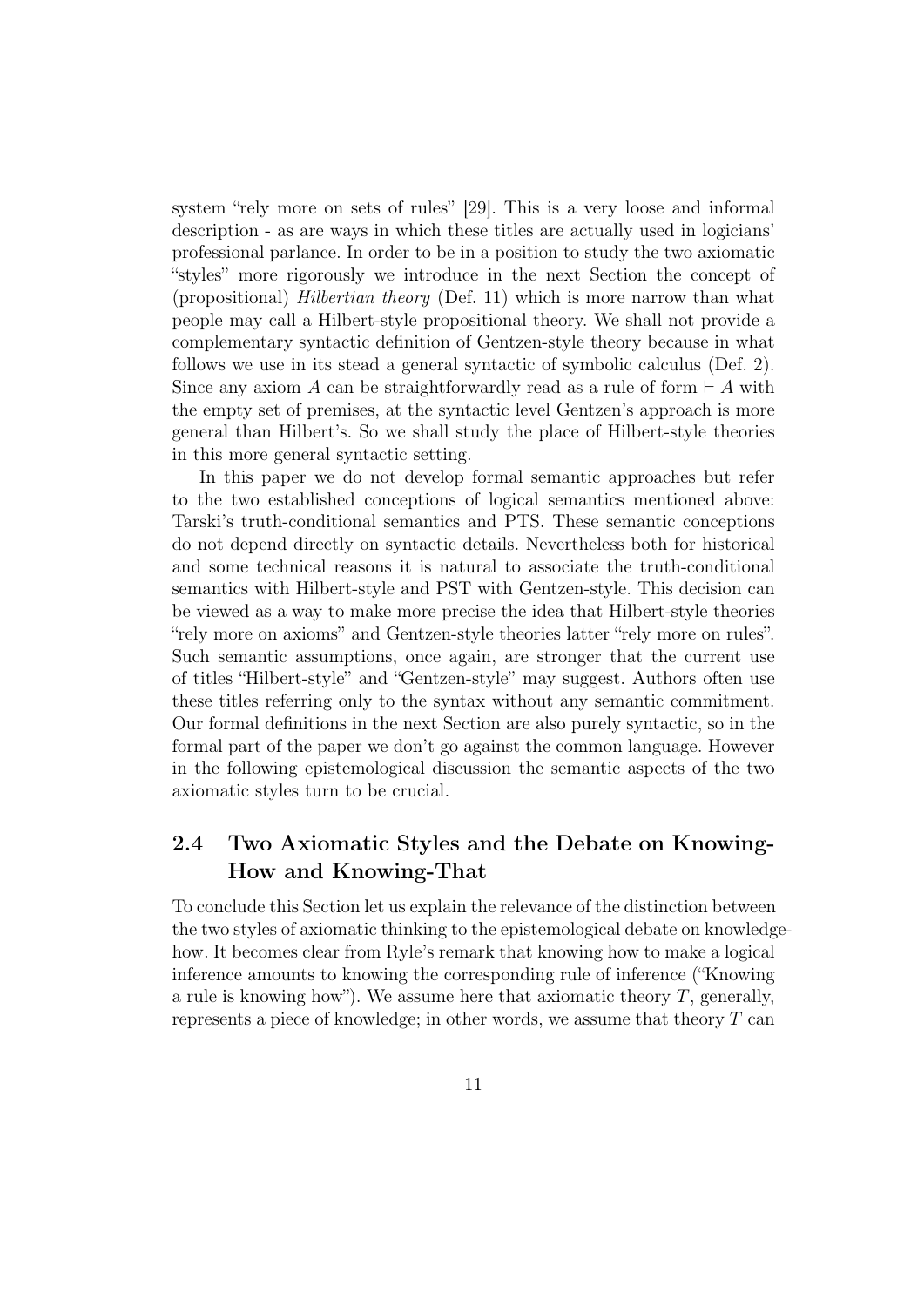be known by an epistemic agent. Since  $T$ , generally, comprises propositions (axioms and theorems) and rules of inference, we further assume that one's knowledge of T also splits, accordingly, into a propositional (knowledgethat) and a procedural (knowledge-how) parts. Since every axiomatic theory comprises at least one rule of inference (for otherwise it is not a theory but a mere collection of statements) one's knowledge of a theory always comprises a procedural part. Since Hilbert-style theories comprise few rules and a lot of axioms while Gentzen-style theories comprise few (or no) axioms and a lot of rules, the procedural and the propositional knowledge are distributed differently in the two cases. If one and the same axiomatic theory allows both for Hilbert-style and Gentzen-style presentations then a study of translations between these axiomatic presentations sheds a light on the issue of translatability of procedural knowledge into a propositional form and vise versa. The question of whether or not the procedural knowledge can in some reasonable sense be wholly reduced to the propositional knowledge in a formal axiomatic setting is treated in Section 4.

A disclaimer is here in order. In what follows we don't try to formalize knowledge-how in the same sense in which propositional knowledge-that is formalized in various systems epistemic logics where knowledge of proposition p is represented as a modal operator K applied to p. It is not clear to us whether such a strategy can be used in the case of procedural knowledge and we shall not attempt anything similar.

# 3 Translation between the two axiomatic Styles and the Deduction Theorem

In this Section we study mathematically the issue of syntactic translatability between Hilbert-style and Gentzen-style systems and highlight the role of Deduction Theorem. This material is by and large standard but in the view of our epistemological purpose we present it here in a more abstract form than usual. Standard definitions are given in a semi-formal manner. We begin with considering the case of propositional theories and finish with short remarks about possible generalizations to the case of first-order and other richer systems.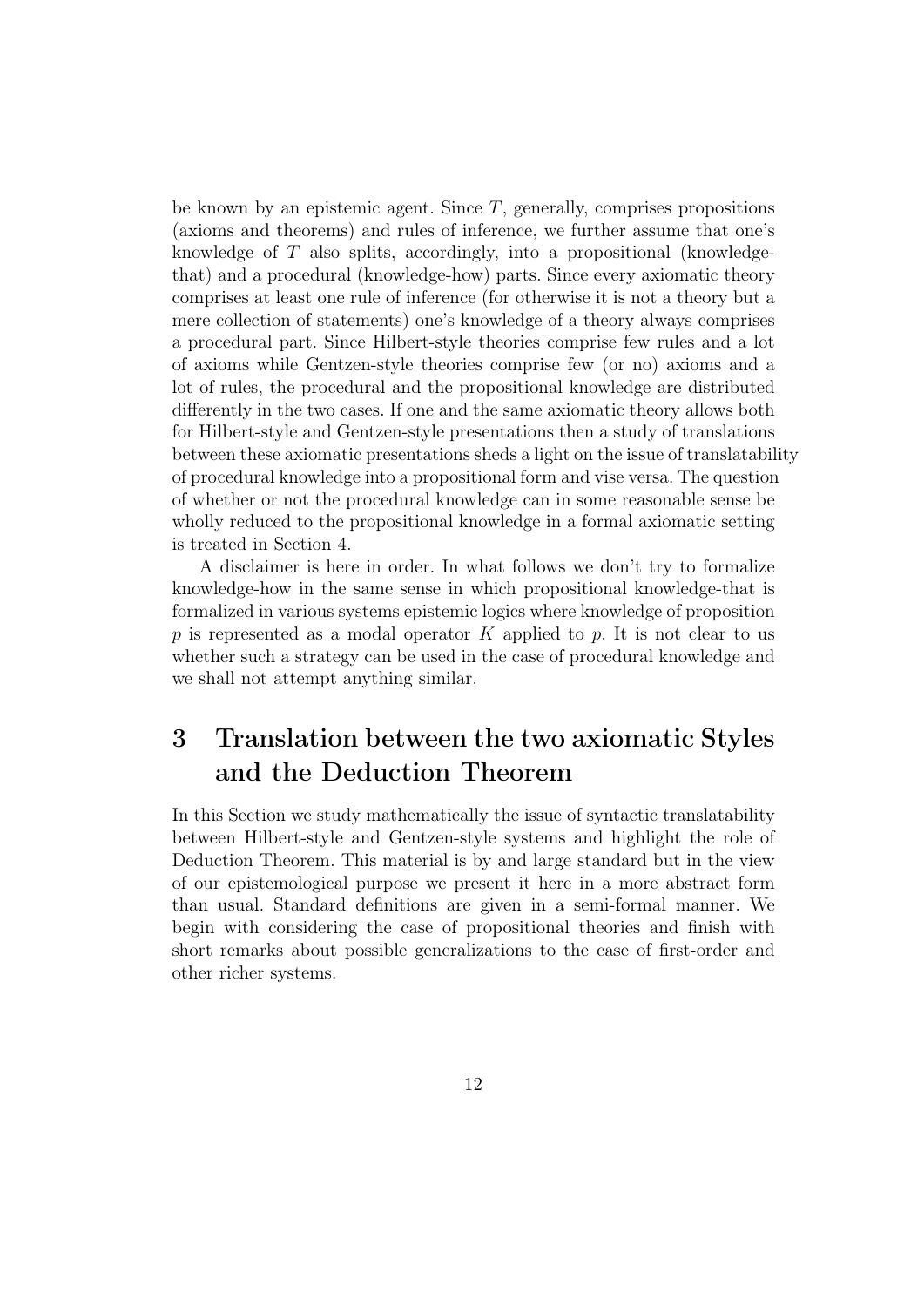## 3.1 Hilbertian Theories

Definition 2 Symbolic calculus comprises:

- alphabet of symbols:
- a set of words  $w_i$  built with the alphabet;
- a set of rules  $r_i$  of form  $w_i, \ldots, w_k \vdash w$ , which derive word w from given words  $w_i, \ldots, w_k;$
- set A (possibly empty) of axioms which are rules of special form  $\vdash w$ .

Definition 3 Propositional language is a calculus with a distinguished finite set of symbols called *connectives*, which includes connective " $\rightarrow$ "; other symbols are called propositional variables.

**Definition 4** Propositional theory is a set T of formulae closed under application of the standard modus ponens (MP) (other rules are allowed but not required). Elements of T are called theorems of the given theory. The theory is called axiomatic when it comprises a distinguished subset  $A \subset T$  of axioms such that all theorems of  $T$  are derivable from the axioms via applications of  $MP$ . The notion of derivation from a set Γ of hypotheses (denoted  $\Gamma \vdash_T F$  or  $\Gamma \vdash F$  when there is no risk of confusion) is standard.

Definition 5 An axiomatic theory is called Hilbertian when it comprises as theorems all formulae of the form  $K_{A,B}$  and  $S_{A,B,C}$  where

$$
K_{A,B} \doteq \n A \rightarrow (B \rightarrow A) \n S_{A,B,C} \doteq \n (A \rightarrow (B \rightarrow C)) \rightarrow ((A \rightarrow B) \rightarrow (A \rightarrow C))
$$

and has exactly one rule, namely MP.

## 3.2 Deduction Property

**Definition 6** Theory  $T$  is said to have the *Deduction Property* (DP for short) if  $\Gamma, F \vdash G$  entails  $\Gamma \vdash F \to G$  for all  $\Gamma, F$  and G.

Before we proceed let us explain the relevance of the Deduction Property to our main theme. We are interested to study this property because a theory having this property allows one to "represent" (in a sense, which is made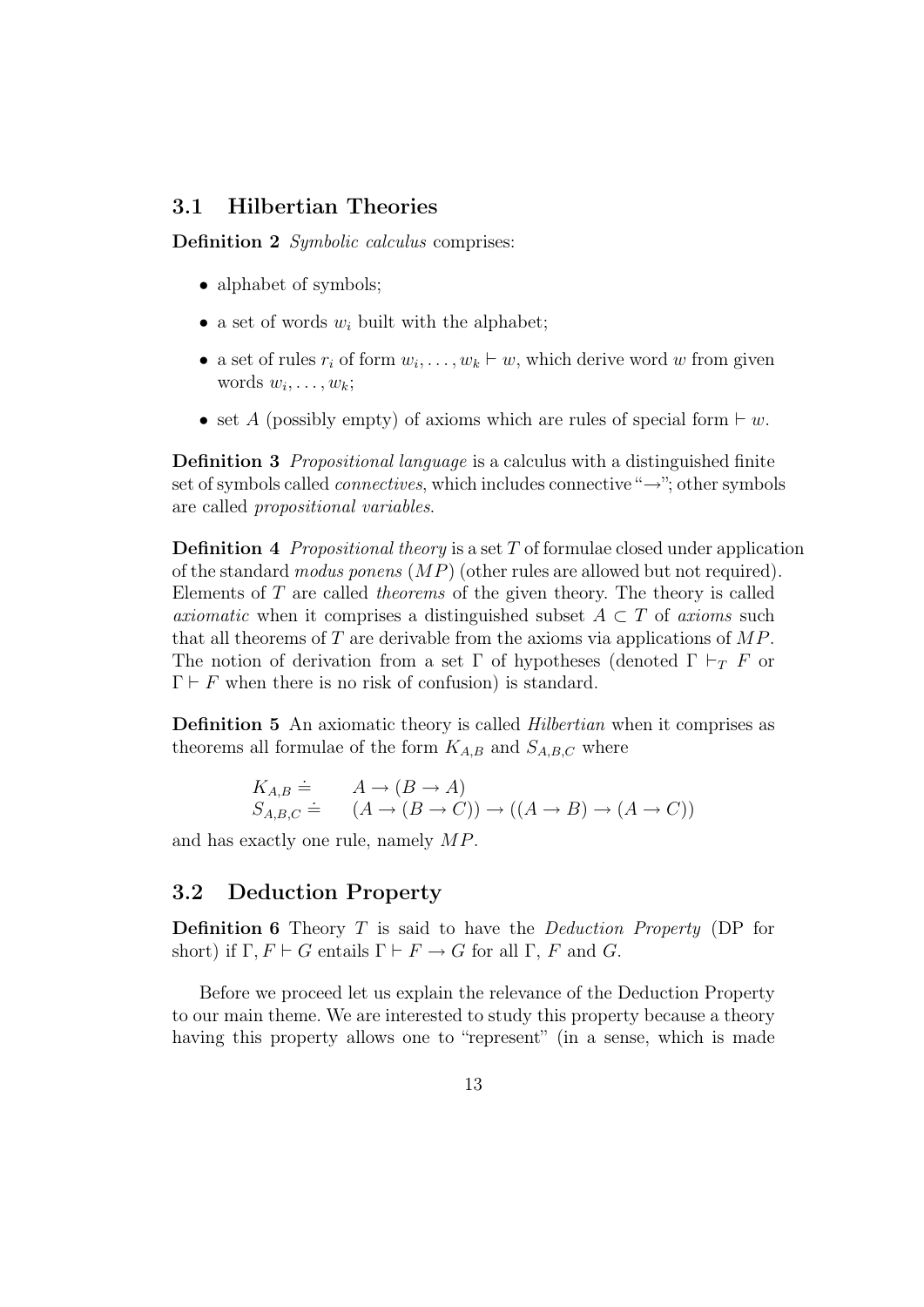more precise in what follows) any of its rule  $A \vdash B$  by the implication  $A \rightarrow B$ , which is a proposition. It appears reasonable to assume that one's knowledge *how* to derive  $B$  from  $\tilde{A}$  is represented in this case, accordingly, by the knowledge that A implies B. Our next Lemma shows that the concept of Hilbertian theory and that of theory with Deduction Property are coextensional:

Lemma 7 An axiomatic propositional theory is Hilbertian if and only if it has the Deduction Property.

#### Proof :

"⇒" (the "only if" part). The standard proof of the Deduction Theorem  $|16|$ .

" $\Leftarrow$ " (the "if" part). By the definition of derivation in propositional theories we have  $A, B \vdash A$ . Using the deduction property twice we get from the former formula  $\vdash A \rightarrow (B \rightarrow A)$ . Similarly, by using twice the deduction property from  $A \to (B \to C)$ ,  $A \to B$ ,  $A \vdash C$  we get  $\vdash (A \to (B \to C)) \to ((A \to C))$  $B) \rightarrow (A \rightarrow C)$ .

Lemma 7 says that the Deductive Property is not universal and should be always expected, but a proper feature of Hilbertian theories (Definition 11) which other propositional theories do not possess. Some examples of formal systems without Deduction Property are discussed in Appendix 2.

## 3.3 Translating between the Two Styles

DP and Lemma 7 bear only onto the distribution of propositional and procedural knowledge within a Hilbert-style axiomatic system - while our more general goal is to understand how the procedural knowledge represented with a Gentzen-style system may (or may not) translate into a Hilbert-style system and vice versa. We warn the reader that at the time of writing we don't have the full answer to this question in the form of necessary and sufficient conditions under which the two sorts of systems are mutually translatable in a reasonable sense of the word. Below we present some partial results: we show that Hilbertian theories allow for a canonical translation into a sequential form (Lemma 9 below) and then specify a class of Gentzen-style systems which canonically translate into Hilbertian theories (Lemma 10). We need also a preliminary lemma: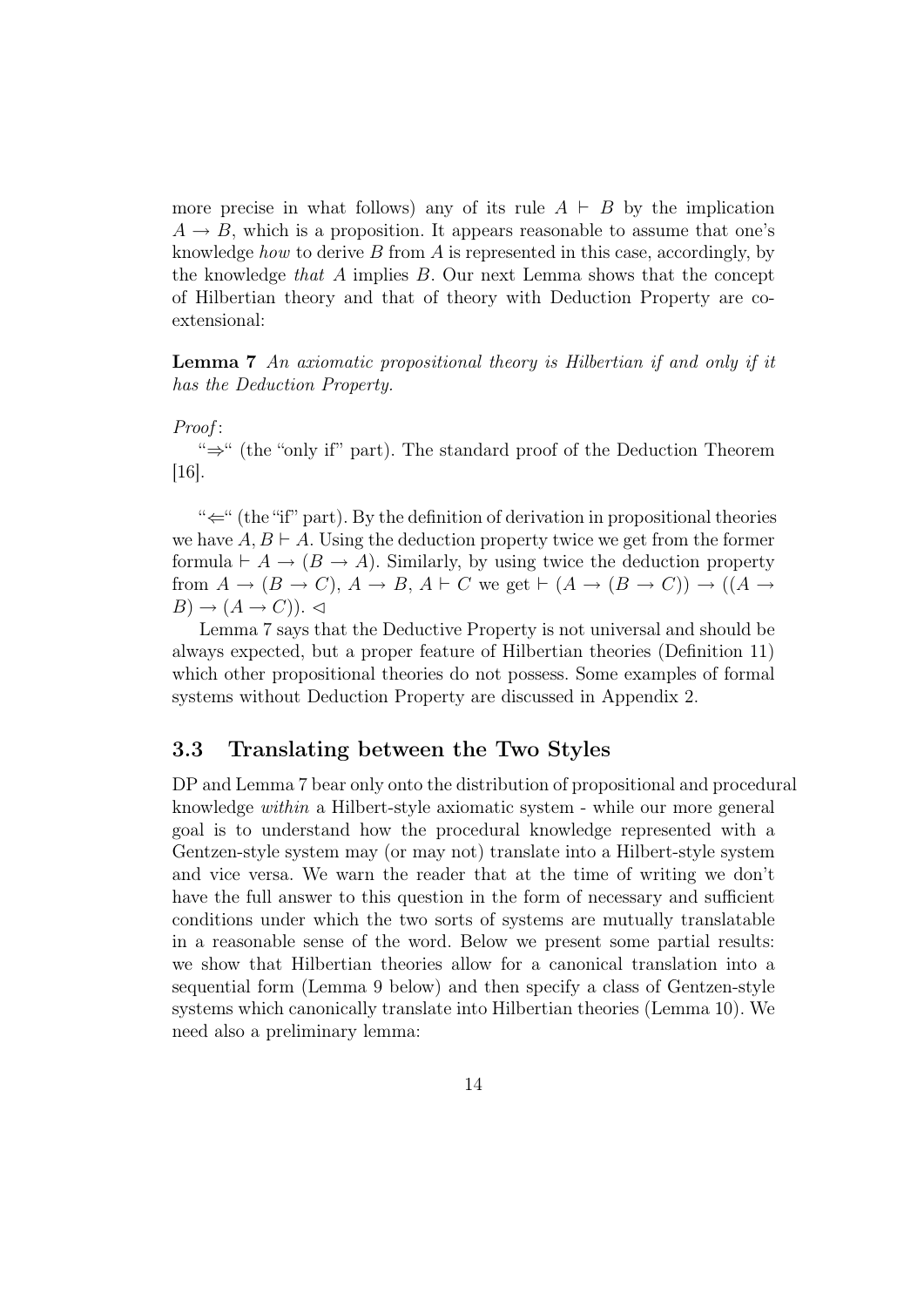Lemma 8 All axiomatic propositional theories have the following property (rule  $(\rightarrow \rightarrow \rightarrow \rightarrow)$ ): if  $\Gamma \vdash F$  and  $\Gamma, G \vdash H$  then  $\Gamma, F \rightarrow G \vdash H$ .

#### Proof:

Given the two above derivations form the following sequence of formulae:  $\Gamma \vdash F, F \rightarrow G, \Gamma, G \vdash H$ . The sequence qualifies as a derivation  $\Gamma, F \rightarrow$  $G \vdash H$ . (Some formulae may enter into this sequence more than once but the definition of derivation does not rule this possibility out.)  $\triangleleft$ 

#### From a Hilbertian theory to its sequential presentation:

Let T be a Hilbertian theory. Consider the following sequential calculus  $T_G$ . Sequences in  $T_G$  are of form  $\Gamma \Rightarrow F$ . Rules of  $T_G$  comprise all structural rules (axioms of form  $F \Rightarrow F$ , contraction, weakening and the cut rule). For each axiom A of T there is the corresponding sequence  $\Rightarrow$  A in  $T_G$ . Finally  $T_G$  has the usual rules for implication, namely:

$$
\frac{\Gamma \Rightarrow F \quad \Gamma, G \Rightarrow H}{\Gamma, F \to G \Rightarrow H} (\to \to) \qquad \frac{\Gamma, F \to G}{\Gamma \Rightarrow F \to G} (\Rightarrow \to)
$$

**Lemma 9**  $\Gamma \vdash F$  in theory T if and only if sequence  $\Gamma \Rightarrow F$  is derivable in  $T_G$ .

Proof:

" $\Rightarrow$ " (the "only if" part): Induction by  $\Gamma \vdash F$ . If F is an axiom of T or member of  $\Gamma$  then  $\Gamma \Rightarrow F$  is derivable using structural rules. Given the cut  $MP$  is admissible:

$$
\frac{\Gamma \Rightarrow A \to B}{\Gamma, A \Rightarrow A \to B} \qquad \frac{\Gamma, A \Rightarrow A \quad \Gamma, A, B \Rightarrow B}{\Gamma, A, A \to B \Rightarrow B} \quad (\to \Rightarrow)
$$

$$
\frac{\Gamma \Rightarrow A}{\Gamma \Rightarrow B} \qquad (\text{Cut})
$$

" $\leftarrow$ " (the "if" part): Translation that replaces all entries of  $\Rightarrow$  by  $\vdash$  is sound with respect to all rules of  $T_G$ . See Lemmas 7,8.  $\triangleleft$ 

From a sequent calculus to a Hilbertian theory: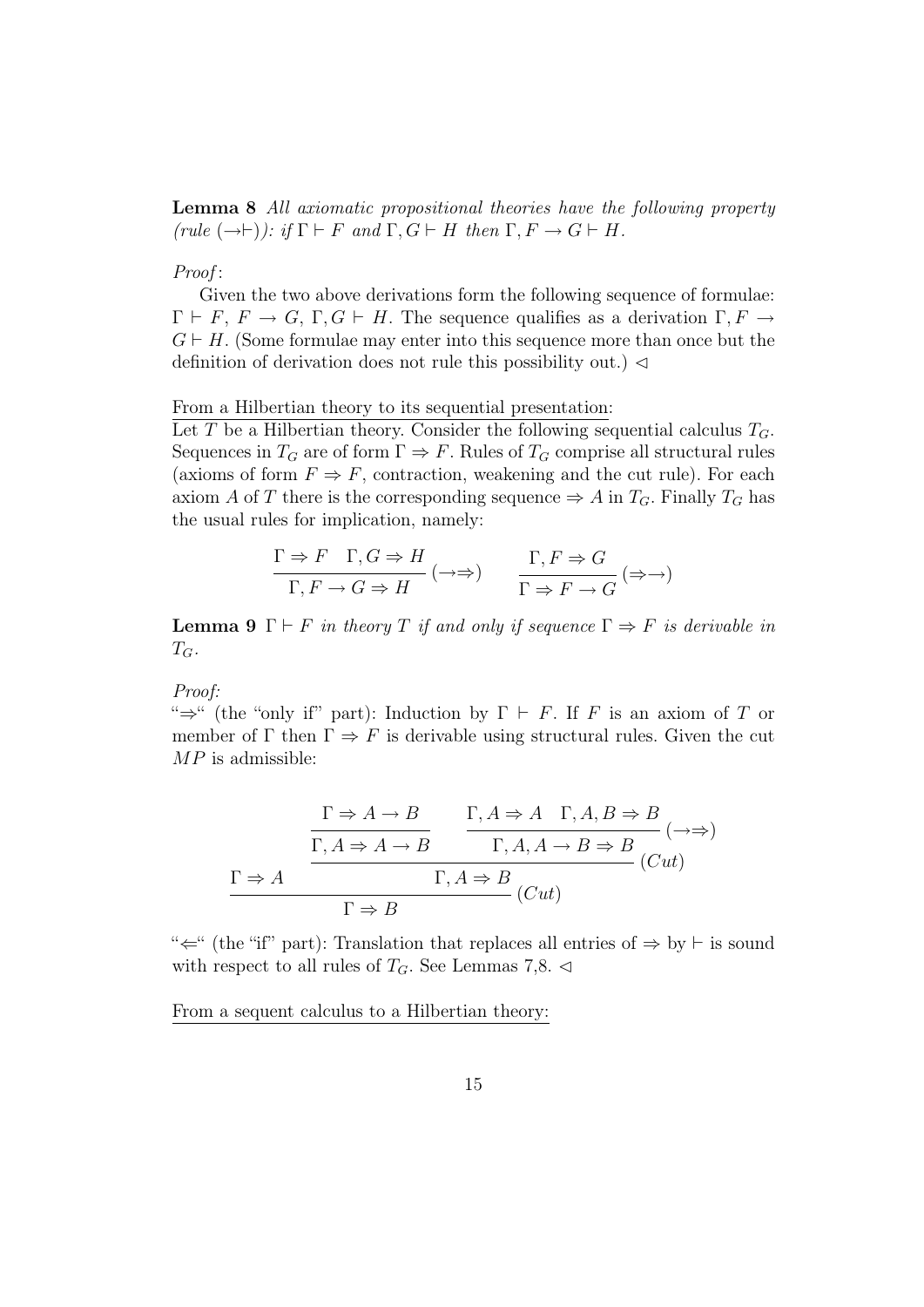Let sequent calculus  $T_G$  contain all structural rules and rules  $(\rightarrow \Rightarrow), (\Rightarrow \rightarrow)$ are admissible in  $T_G$ .  $T_G$  may also contain other rules. Consider set

 $T = \{F \mid \text{sequence} \Rightarrow F \text{ is derivable in } T_G\}$ 

**Lemma 10**  $T$  is a propositional Hilbertian theory

*Proof*: Axioms are all formulae of T. Since  $MP$  is admissible in  $T_G$ , T is closed with respect to MP. Formulae of forms  $(K_{A,B})$  and  $(S_{A,B,C})$  are elements of T because sequences  $\Rightarrow$   $K_{A,B}$  and  $\Rightarrow$   $S_{A,B,C}$  are derivable using rule ( $\Rightarrow$   $\rightarrow$ ) and the structural rules.  $\triangleleft$ 

Lemma 9 tells us that a Hilbertian theory admits a translation into a sequential Gentzen-style form, which preserves and reflects its deductive properties. Lemma 10 says that a sufficiently strong sequent calculus admits a translation into a Hilbertian theory.

### 3.4 Richer Systems

To conclude this Section we shall make few remarks about first-order and modal extensions of propositional theories. The minimal setting where the Deduction Theorem holds (i.e., which has the Deduction Property) is the minimal logic ML, which comprises only one connective  $\rightarrow$ , all axioms  $K_{A,B}$ ;  $S_{A,B,C}$  and one rule MP (compare Def. 11 above). So the question whether or not in a given theory  $T$  has DP is the question of whether or not  $T$  interprets  $ML$ . Hilbertian theories interpret  $ML$  fully and faithfully in the sense that every derivation in  $T$  has a pre-image in  $ML$ . But if one adds to MP some further rules then DP, generally, fails to hold as it happens, for example, in various systems of modal logic. In some such cases DP can be forced by an appropriate correction of additional rules. Thus the Deduction Theorem can be proved for usual First-Order Logic if one uses a convention according to which the usual rule of universal generalization with hypotheses

$$
\frac{\Gamma \vdash P(x)}{\Gamma \vdash \forall x. P(x)}
$$

applies only if  $\Gamma$  does not contain variable x in the free form. Without this additional requirement DP fails to hold.

For these reasons the core content DP can be fully understood and studied at the propositional level. Richer systems may have this property when they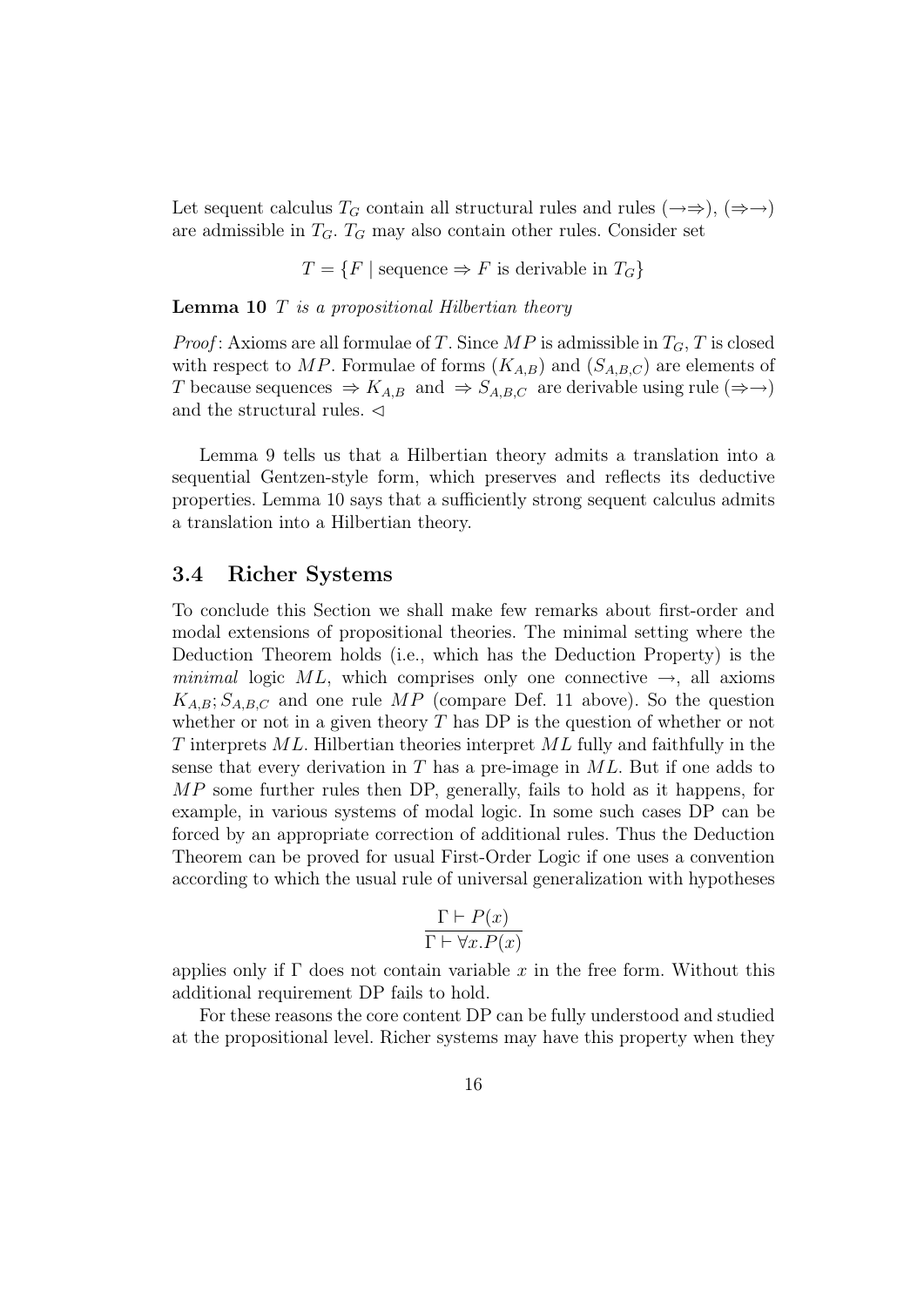are used in a restricted form, which is essentially a way to emulate the propositional reasoning in such systems. In Appendix 2 we give an example of useful calculus without DP.

# 4 Reduction of Knowing-How to Knowing-That

In the last Section we have seen that Hilbertian theories are formal frameworks, which allow for a smooth passage from Hilbert-style presentation to Gentzenstyle and (under appropriate conditions) vice versa. Does this property of Hilbertian theories allow for a full "reduction" of knowing-how to knowingthat?  $1$ 

At the first glance the answer appears to be negative because any axiomatic theory deserving the name needs to comprise at least one rule  $(MP)$  and cannot reduce to a mere collection of propositions. Recall, however, that the Tarskian semantic concept of logical consequence does not involve the concept of rule. This allows one to think of rule  $A \vdash B$  (granting soundness of the given theory with respect to its semantics) as a mere symbolic representation of the fundamental fact that B is a logical consequence of A (i.e.,  $A \models B$ ), which is fully explained in terms of truth-conditions. Indeed, formula  $A \models B$ stands in this case for meta-theoretical proposition

 $(SC^{A \models B})$ : All models of A are models of B,

which is obviously a proposition. Accordingly, knowledge of rule  $A \vdash B$ reduces to knowledge of  $A \models B$ , which is propositional knowledge. This completes a sketch of the wanted propositional reduction. Now we shall discuss its details and reply some possible objections.

## 4.1 Ryle on Carroll Paradox

Ryle considers an alleged possibility of propositional reduction in the following form:

[K]nowing how to reason was assumed to be analyzable into the knowledge or supposal of some propositions, namely, (1) the special

<sup>1</sup>Such a reduction in different contexts, mostly linguistic, was pursued and claimed to be obtained by other authors [26, 4].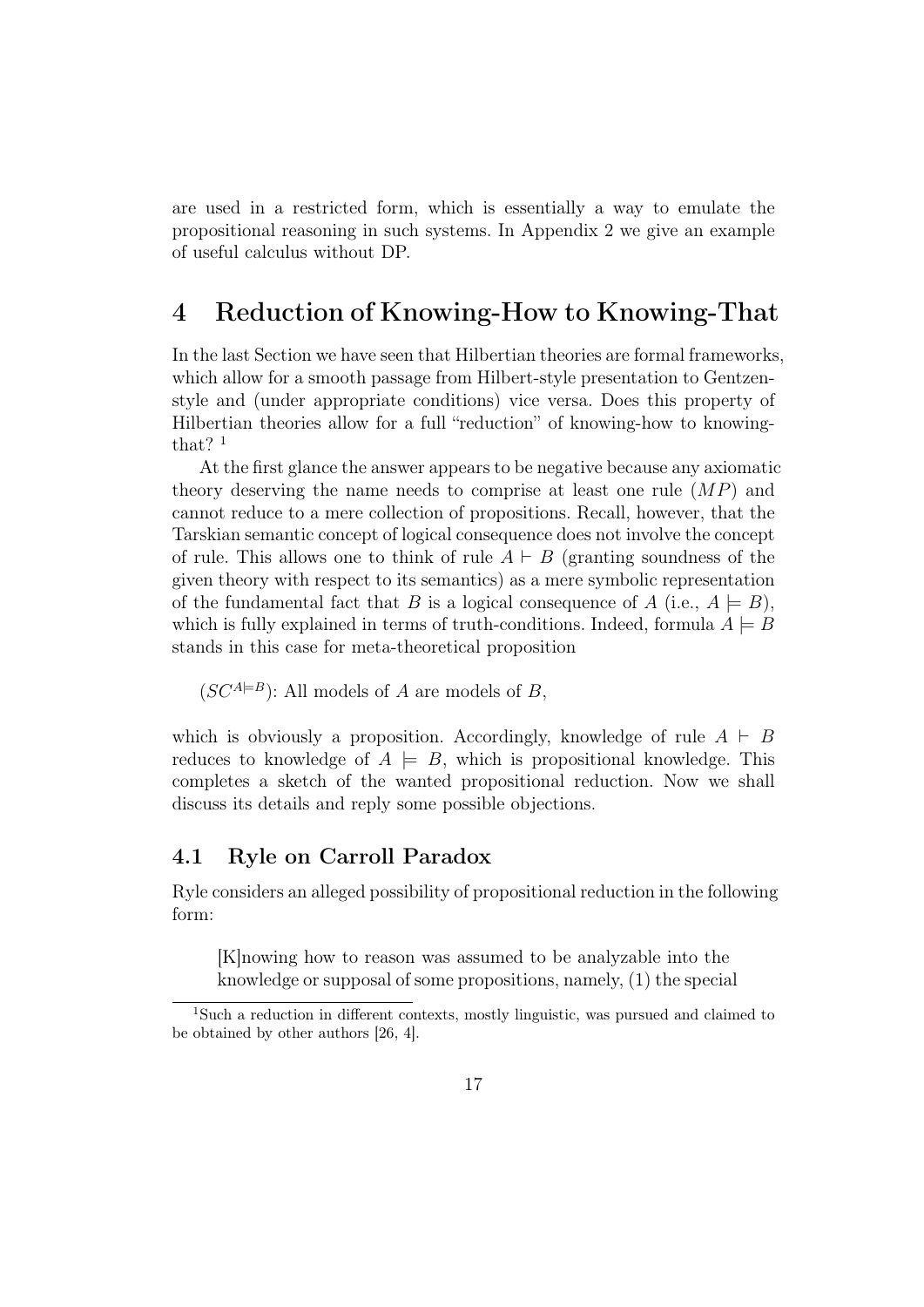premisses, (2) the conclusion, plus (3) about the implication of the conclusion by the premisses. ([24], p. 6-7)

He rejects this possibility by pointing to an infinite regress known as Carroll Paradox [3]: in order to obtain the conclusion (2) from premisses (1) and (3) one needs to apply a new rule  $R_1$  (modus ponens); a similar attempted reduction of knowing  $R_1$  requires knowing a new rule  $R_2$  and so on ad infinitum. If we assume that Ryle refers here to a Hilbertian framework with Deduction Property:

 $(DP) : A \vdash B$  if and only if  $\vdash A \rightarrow B$ then this regress can be presented as follows:

 $A \vdash B$  if and only if  $\vdash A \rightarrow B$  $A, A \rightarrow B \vdash B$  if and only if  $A \vdash (A \rightarrow B) \rightarrow B$  $A,(A \rightarrow B) \rightarrow B \vdash B$  if and only if  $A \vdash ((A \rightarrow B) \rightarrow B) \rightarrow B$ . . . . . . . . . . . . . . . . . . . . . . . . . . . . . .

where each application of DP increases the number of implication signs in each formula by one. Clearly this procedure does not allow for replacement of rule  $A \vdash B$  by proposition  $A \rightarrow B$ . Here we are wholly with Ryle.

Ryle's further remarks that

[K]nowing . . . a rule [of logical inference] is not a case of knowing an extra fact or truth ; it is knowing how to move from acknowledging some facts to acknowledging others. ([24], p. 7)

This time his claim is inconsistent with our claim according to which knowing rule  $A \vdash B$  reduces to knowing inference  $A \models B$  interpreted after Tarski as proposition  $SC^{A\rightleftharpoons B}$ . Indeed,  $SC^{A\rightleftharpoons B}$  (and hence  $A \rightleftharpoons B$ ) is a description of a state of affairs, which doesn't involve anything like a "move" from premisses to conclusion. In this semantics framework the very name of "rule of inference" is, strictly speaking, oxymoronic or at leas incoherent. In this framework the idea of reasoning as an action in time, which comprises earlier steps and later steps and is a subject of certain rules, is relevant only to the syntax: rule  $A \vdash B$  and all symbolic manipulations, which are subject to this rule, is nothing but a partial symbolic representation of the relation  $A \models B$ , which is a fact of the matter. One may still argue that knowing how to manipulate with symbols according to syntactic rules requires a skill, which does not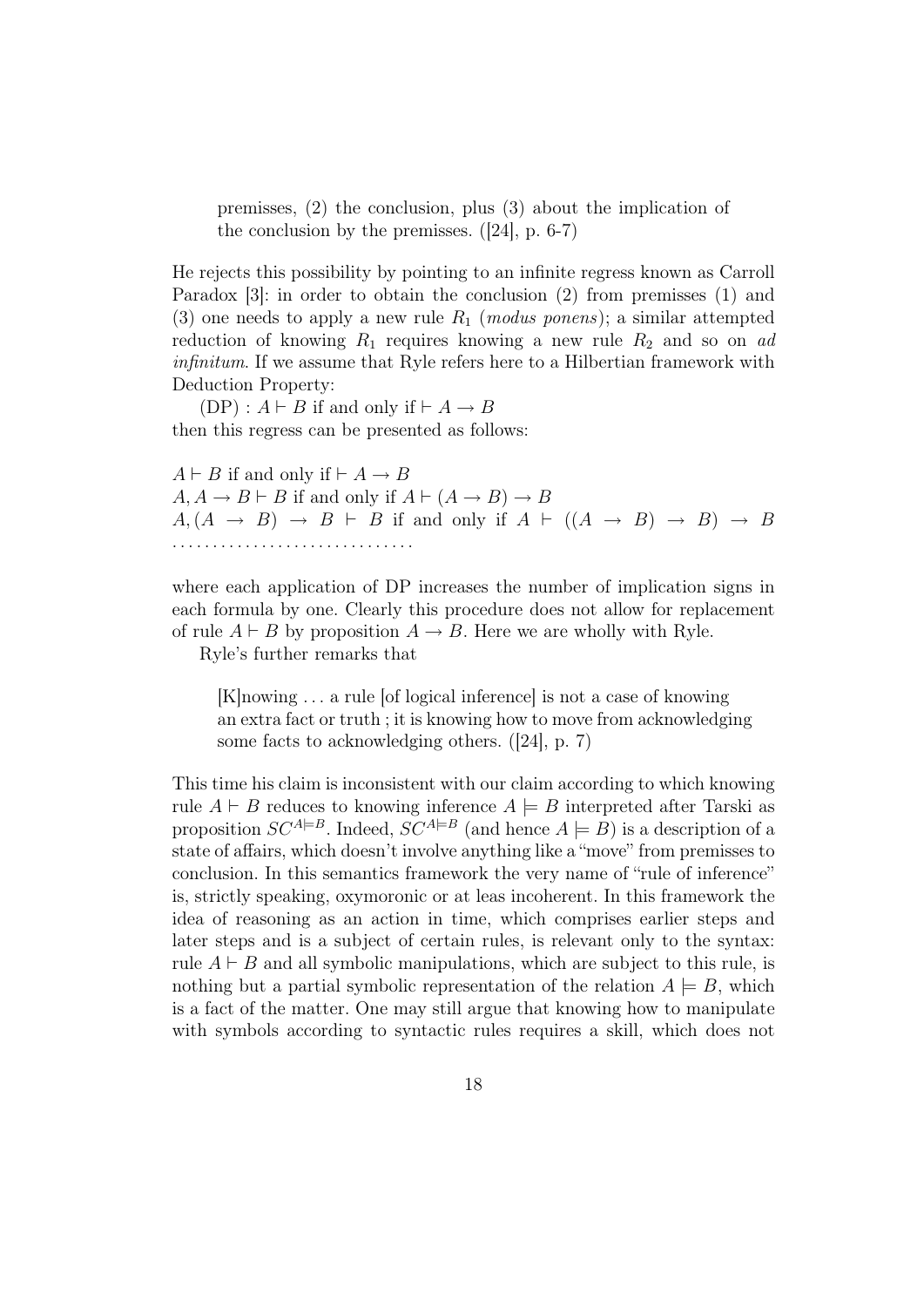necessarily belong to one's knowledge of  $A \models B$ , and which may help one to come to knowing  $A \models B$ . But even if one agrees with these claims they hardly constitute a strong objection to the thesis of epistemic reducibility of knowing-how to knowing-that because in this semantic framework the symbolic skills have only an auxiliary role and no independent epistemic value. So we get here a version of Platonic epistemology where practical skills are subsumed to the knowledge of truth.

## 4.2 Further Objections

Let us now consider some other possible objections to the proposed reduction.  $SC^{A\rightleftharpoons B}$  is not a theorem of the same theory T where  $A \vdash B$  belongs.  $SC^{A\rightleftharpoons B}$ belongs to the model theory  $M_T$  of T. One may argue that this opens an infinite regress: in order to know a theory one needs to know another theory and so on. One may also argue that in order to make use of  $SC^{A\rightleftharpoons B}$  one needs to apply certain logical rules at the meta-theoretical level, which once again opens Carroll's infinite regress in a new form. In order to block such objections one should not think of  $M_T$  as a theory on equal footing with T; in fact our argument doesn't require that  $M_T$  has any deduction structure at all. We can describe the proposed propositional reduction in a clearer form by replacing the usual syntactic notion of theory  $T$  by a semantic conception of theory  $T<sub>S</sub>$  which extends the syntax of T with a single symbol  $\models$  and rule

$$
(\vdash \models): \qquad \frac{A \vdash B}{\vdash A \models B};
$$

at the semantic level  $M_T$  comprises all models of T. Expressions of form  $A \models B$  stand in  $T_S$  for propositions  $SC^{A \models B}$ . Such expressions are sterile in the sense that they cannot be used in derivations along with usual formulas (the use of syntactic rules in  $T<sub>S</sub>$  is restricted accordingly); their sole role is to make explicit the model-theoretic semantics of derivations. We allow  $T<sub>S</sub>$ to comprise true sentences of form  $\Gamma \models B$  (and, in particular,  $\models B : G \ddot{o}$ del sentences) when T does not provide corresponding derivations  $A \vdash B (\vdash B)$ . So we have a theory and its rudimentary model theory in one pocket. The reduction of knowing rules to knowing propositions along the above lines proceeds in  $T<sub>S</sub>$  without referring to any other theory. Arguably Hilbert in 1899 had a similar concept of theory in his mind [11].

Thus we submit that Tarski's truth-conditional semantic conception of logical consequence provides a conceptual reduction of logical knowledge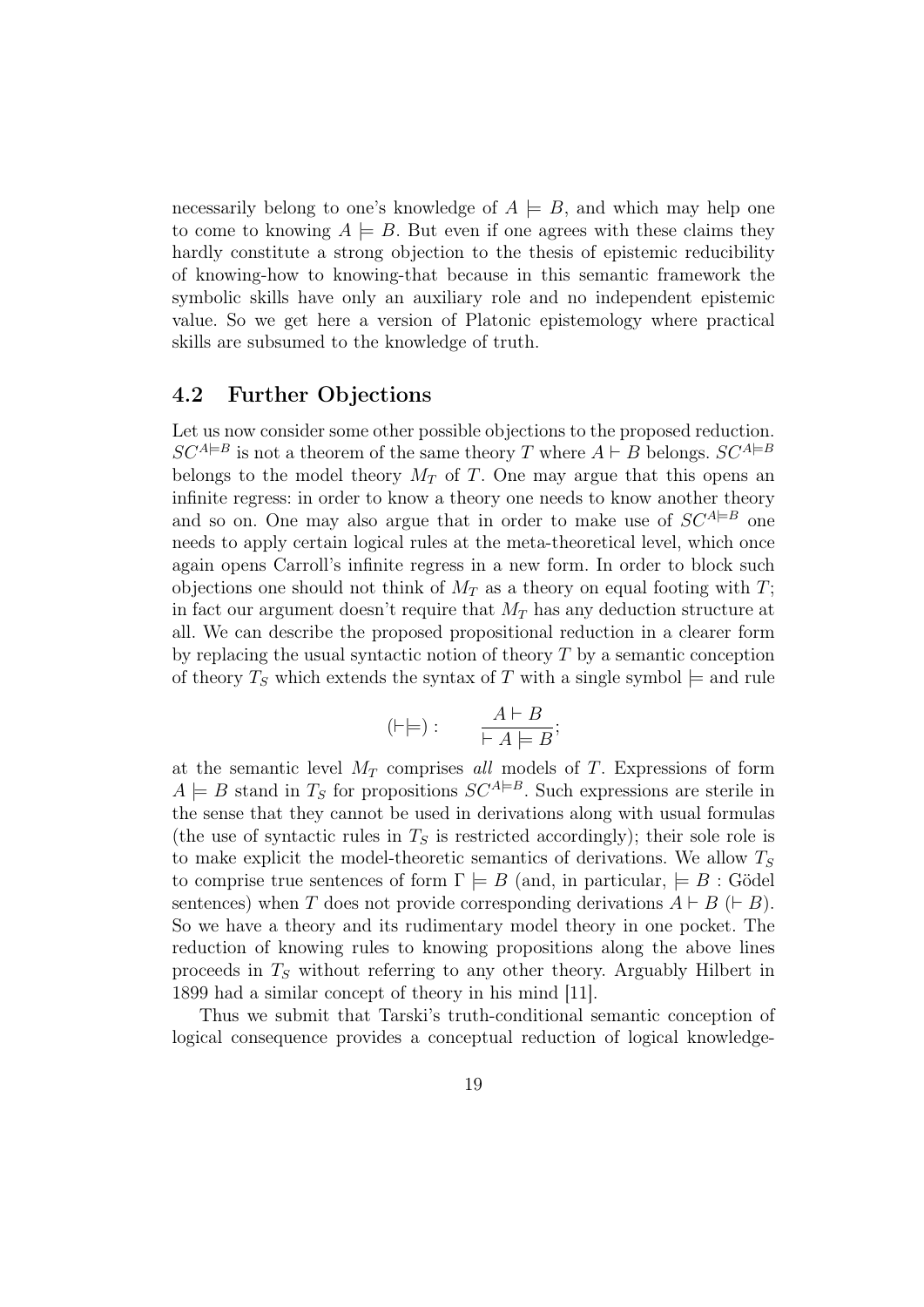how, i.e., knowledge how to make logical inferences, to propositional knowledgethat. But this claim does not imply that Ryle was wrong saying that knowing how to make logical inferences does not reduce to propositional knowledge. He likely would not accept Tarski's concept of logical consequence and insist that the concepts of rule and rule-following are fundamental in logic and in reasoning. The above quote from Ryle suggests that he has rather an inferentialist conception of logical consequence in his mind. Thus the above analysis does not solve the epistemological problem but allows us to locate it properly. What is at stake in the debate on knowing-how and knowing-that as far as it concerns logic is the conception of logical consequence rather than anything else.

## 4.3 Two Conceptions of Logical Consequence and Their Epistemological Implications

The model-theoretic conception of logical consequence has a number of features, which makes it vulnerable to an epistemological critique. Prawitz argues that it involves a form of circularity and is uninformative ([22], p. 67-68). A part of the problem is that the extension of expression "all models of theory T" is not precisely defined. Should one think here only about the "real world models" developed in natural sciences, models borrowed from other parts of mathematics or models built with metaphysical speculations about the ultimate "logishe Aufbau der Welt"? If one determines some domain D of all possible models of  $T$  using another theory  $S$  then the above semantic construction of  $T<sub>S</sub>$  is no longer self-sustained because now its semantic part is essentially determined by theory S (which, generally, cannot be incorporated into  $T<sub>S</sub>$  as above on pain of inconsistency). In that case a critic who argues that the model-theoretic conception of logical consequence opens a regress appears to be right. There are two ways of preventing this regress from being infinite. One option, is to give theory  $S$  an exceptional epistemic status of being the universal theory of most general features of the world (or even of all possible worlds). The traditional name of a theory, which may fit this description, is metaphysics. Another option is to diversify one's concept (but not the general conception, which remains model-theoretic in all such versions) of logical consequence by making it dependent on S. In this way one can conceive of, for example, of Quantum Logic as an interpreted logical calculus (or a family of such calculi), which represents symbolically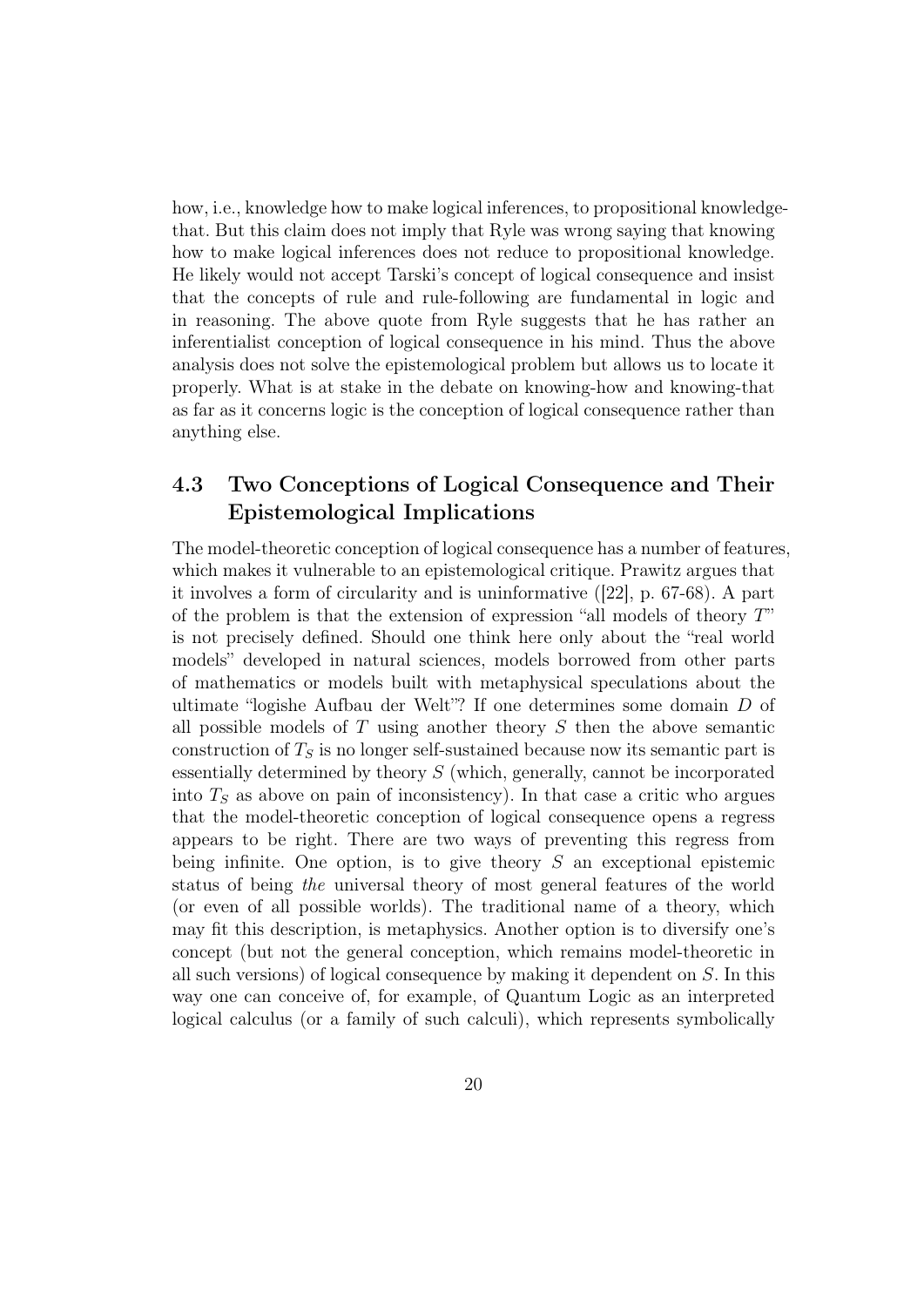the corresponding special semantic notion of logical consequence that draws on Quantum Physics.

All these versions of the model-theoretic conception of logical consequence have their supporters. But observe that they share this common feature: they leave the idea of an epistemic act (such as acknowledgement, rejection, verification, falsification or questioning a proposition) outside of logic proper and place it into the disciplinary domains of Psychology, Sociology and other disciplines, which study the "context of discovery". This is a reason why one who believes that the concept of epistemic act is fundamental in epistemology and regards logic as a normative discipline that tells one how to perform such acts properly, is not willing to accept the model-theoretic conception of logical consequence in any of its various versions. And she does not need to do that because the proof-theoretic semantics (PTS) provides a viable alternative approach, which accords with her epistemological expectations. Like the model-theoretic approach the PTS approach exists both in formal and informal pre-mathematical versions. The informal version of PTS due to Martin-Löf involves a *meaning explanation*, which proceeds in a natural language but can be also translated into a computer code in the form of a program compiler [19]. So the meaning explanation makes explicit the computational content of the given syntax in a form, which is understandable for human or acceptable for machine (in the sense that it translates the given syntax into a series of executable commands).

A formal meaning explanation uses an extra theory M for explaining the meaning of symbolic expressions in the target theory T. From a formal point of view nothing prevents one from using for this purpose a theory  $M$ , which interprets rules in  $T$  in terms of appropriate truth-conditions [28]. This brings one back to a version of model-theoretic conception of logical consequence in T. In this case the resulting logical semantics does not any longer qualify as PTS as described in Section 2 above. In order to avoid this conceptual confusion it would be reasonable, in our view, to reserve the term "meaning explanation" to PTS-type semantics and stick to the standard terminology in model-theoretic approaches.

Thus even if recent advances in logical semantics do not allow us to resolve the epistemological debate on knowing-how and knowing-that, they provide certain means for representing knowing-how (in logic) without reducing it to a variety of knowing-that. This comprises not only syntactic means, which help to represent knowing-how in the form of syntactic rules but also semantic means such as PTS, which provides this syntax with a procedural semantics.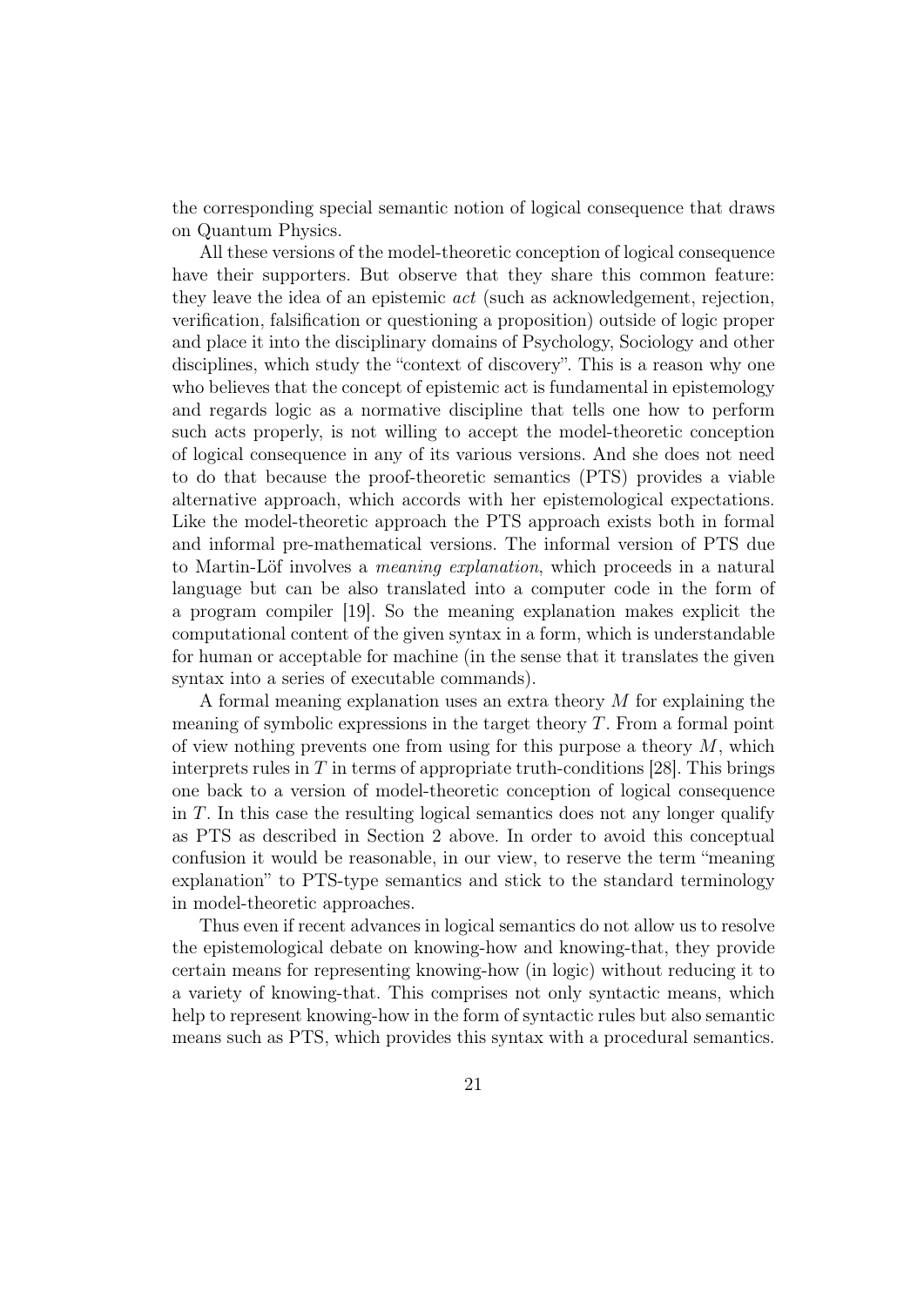# 5 Constructive Theories

The explicit form of knowing-how, i.e., knowing how to follow certain formal rules, is not limited to logic. In this Section we extend our analysis beyond the "logical" knowing-how, i.e., knowing how to make logical inferences. Notice that in the preceding part of the paper we did not apply any formal criterion of logicality. The syntactic part of our above analysis did not involve anything (except some traditional names), which made it specific to logic. Now we shall consider some non-logical interpretations of the same or similar syntactic constructions. For a suggestive example, which demonstrates this approach, think of Kolmogorov's calculus of problems CP [17]. Syntactically CP is identical to the standard intuitionistic propositional logic but has a different intended semantics (known as BHK semantics). This semantics is not logical or at least not logical in a narrow sense of the word: formulae represent here problems rather than propositions. Following [23] we call hereafter formal theories, which comprise rules for non-propositional objects, constructive theories.

## 5.1 Constructive Deduction Theorem

Let  $T$  be a Hilbertian theory. We associate now with  $T$  a typed sequential calculus CT, which is more apt to standard PTS-style constructive interpretations than the sequential calculus  $T_G$  from Section 3.3 above. We prove the deductive equivalence between  $T$  and  $CT$  (Lemma 12) and, finally, prove for  $CT$  a "constructive version" of Deduction Theorem (Theorem 13), which gives us some insights about extra-logical forms of knowing-how.

Definition 11 CT comprises:

- Types of  $CT$  are all formulae of  $T$ ;
- With each axiom A of T associate constant  $c^A$ , which we interpret as the trivial derivation of A in T. In the cases of axioms  $(K_{A,B})$  and  $(S_{A,B})$ we use the established notation and denote the corresponding constants as  $k^{A\to(B\to A)}$  and  $s^{(A\to(B\to C))\to((A\to B)\to(A\to C))}$  omitting the upper index when this cannot cause a confusion.
- Terms of  $CT$  correspond to derivations in T; these terms are built from variables and constants with a single binary operation (multiplication),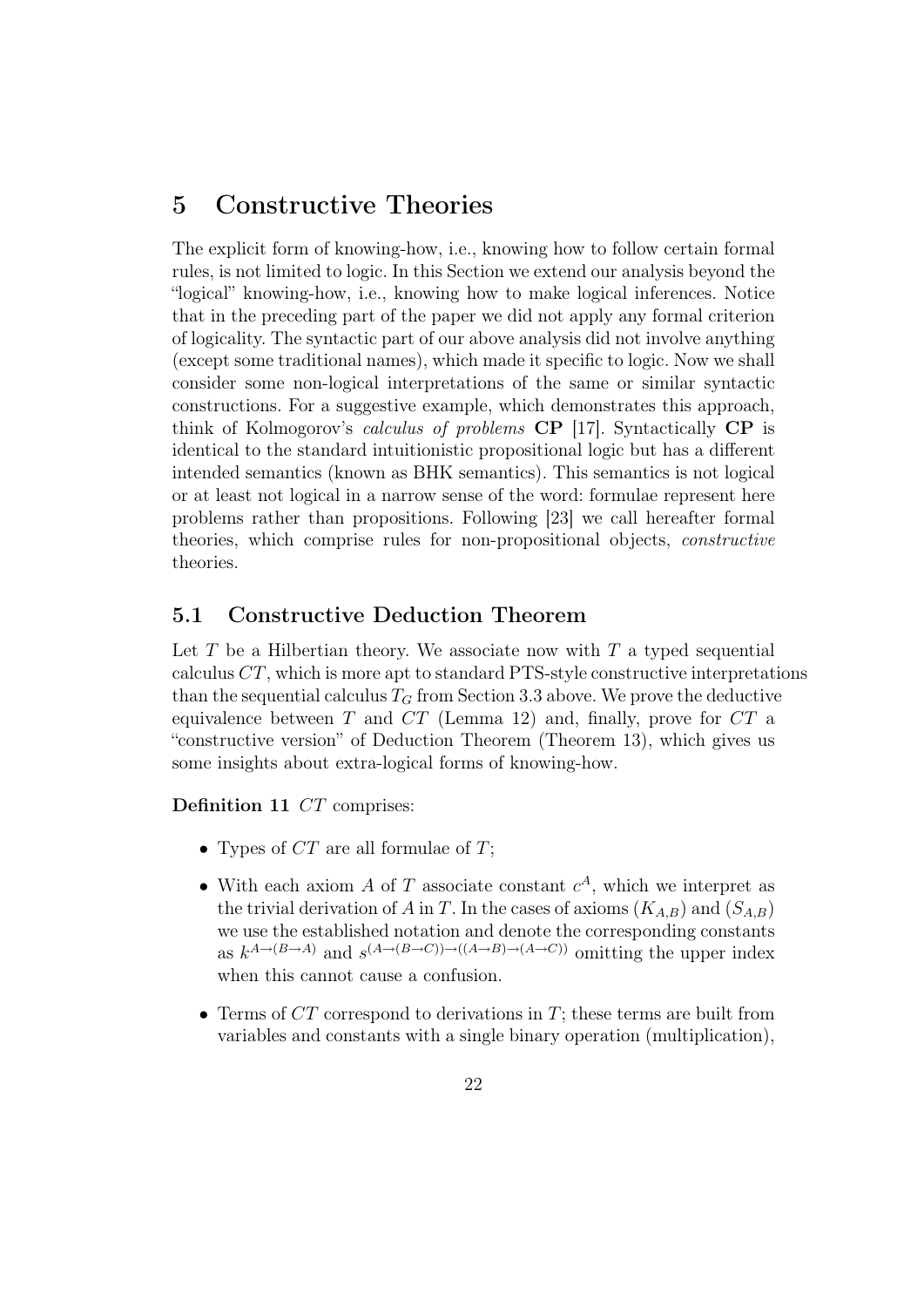which is an application of rule  $MP$ . Each such term determines a unique binary tree such that its internal nodes are marked by  $MP$  and its leaves (??) correspond either to T-derivations of axioms or to variables. Rules of CT specify when this tree is the correct tree of derivation from hypotheses in T.

• Sequences of  $CT$  are expressions of form

$$
x_1: F_1, \ldots, x_n: F_n \vdash t: F,
$$

where  $x_1, \ldots x_n$  are mutually different variables,  $F_1, \ldots F_n$ , F are types (formulae) and  $t$  is a term. Sequences determine the same trees but comprise an additional markup: they put label  $F$  to the root and attach mark  $F_i$  to each leave  $x_i$ , which signifies that  $x_i$  is a variable over derivations of formula  $F_i$ ). The obtained tree can get new isolated nodes marked by variables, which are not elements of term  $t$ ; leaves, which are not in the list  $x_1, \ldots x_n$  may remain unmarked.

• Axioms and rules of  $CT$ :

- 
$$
x_1: F_1, ..., x_n: F_n \vdash c^A: A
$$
, where A is an axiom of T ??,  
\n-  $x_1: F_1, ..., x_n: F_n \vdash x_i: F_i$ ,  
\n-  $\frac{x_1: F_1, ..., x_n: F_n \vdash u: (F \to G) \quad x_1: F_1, ..., x_n: F_n \vdash v: F}{x_1: F_1, ..., x_n: F_n \vdash (u \cdot v): G}$ .

**Lemma 12** Every derivable sequence  $x_1 : F_1, \ldots, x_n : F_n \vdash t : F$  in CT corresponds to a unique derivation  $F_1, \ldots F_n \vdash F$  in **T**. Each derivation  $F_1, \ldots F_n \vdash F$  in **T** corresponds to a unique term t such that its associated sequence  $x_1: F_1, \ldots, x_n: F_n \vdash t: F$  is derivable in CT.

*Proof*: Induction by derivations.

Remark: When variable  $x_i$  is not an element of t the introduction and the elimination of declaration  $x_i$ :  $F_i$  to/from the given context does not affect the derivability of the sequence. These operations correspond to introduction and elimination of hypothesis, which is not used in the derivation.

**Theorem 13** ("Constructive" Deduction Theorem or CDP) If sequence  $x_1$ :  $F_1, \ldots, x_n: F_n, x: F \vdash t: G$  is derivable in CT, then there exists term u such that sequence  $x_1: F_1, \ldots, x_n: F_n \vdash u: (F \rightarrow G)$  is also derivable.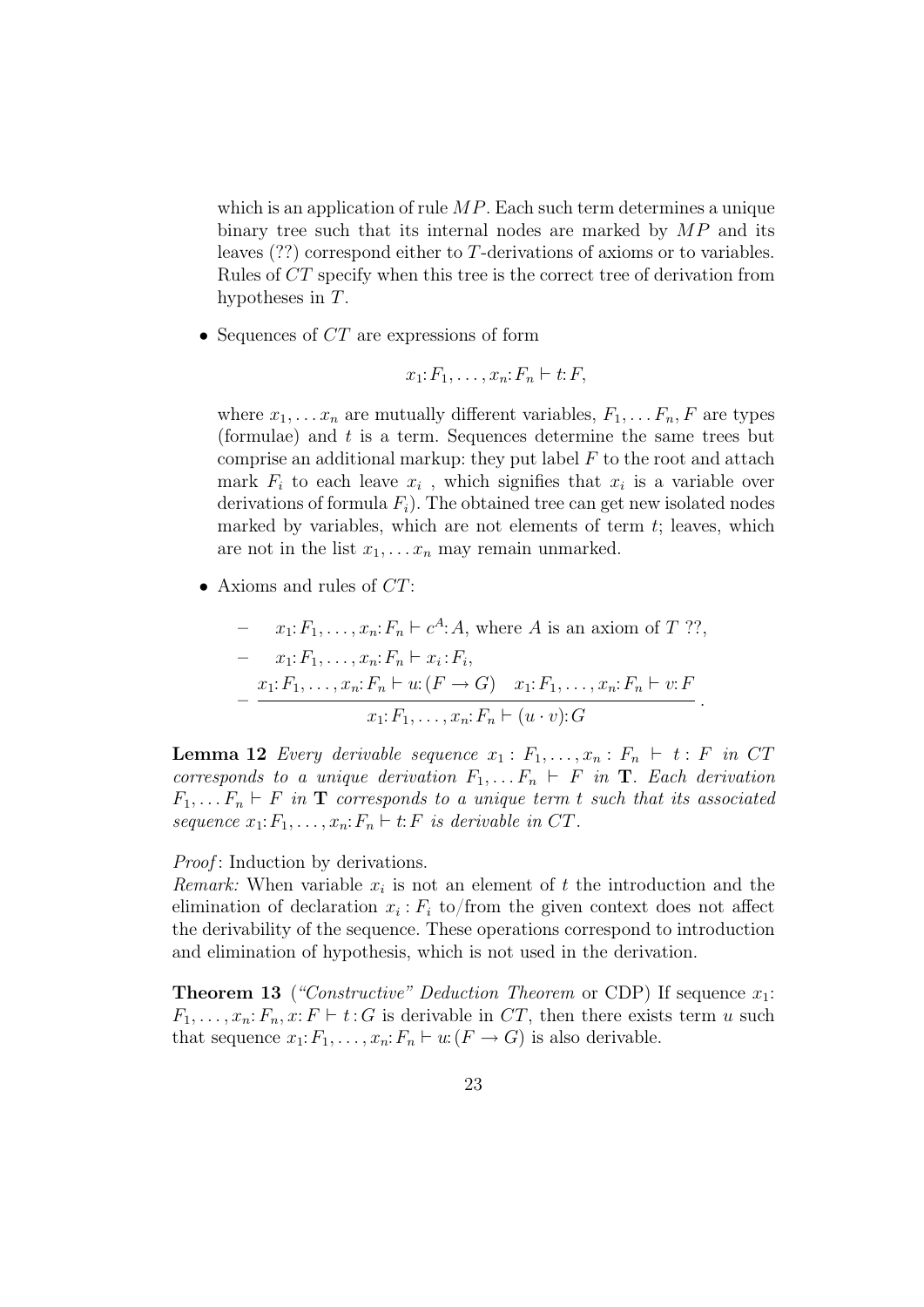Proof: This follows immediately from Lemma 12 and the standard Deduction Theorem. In Appendix 1 we provide a direct proof, which is instructive because it makes explicit the computational content of Theorem 13.

The standard PTS-style constructive reading of Theorem 13 is as follows: if in the given context one is in a position to produce from a given token  $x$ of type  $F$  a new token t of type  $G$  then one is also in a position to produce in the same context a token u of type  $F \to G$ , i.e., a method of producing tokens of G from tokens of F. In this framework "method"  $u$  is an object on equal footing with tokens of other types such as  $F$  and  $G$ . Here is a dummy example: if one knows how to produce porridge from oat one also knows how to produce a method of cooking porridge from oat - say, in the form of written recipe. This property of Hilbertian systems can be very useful in applications but at the same it would be unreasonable to expect that everyone who knows how to cook porridge also knows how how to write cooking books!

## 5.2 Tacit Knowledge Revisited

The constructive Deduction Property sheds some light on the issue of the allegedly "tacit" character of knowing-how in many practical examples such as that of riding a bicycle. So far we called knowledge-how explicit when it involved knowing certain explicitly written rules. Let us now change this vocabulary and assume for the sake of the argument that in a given symbolic calculus, which is supposed to represent some bulk of knowledge, all syntactic rules are hidden from view while all its formulae (words) are observable. Let us now call one's knowing of rule

$$
\Gamma, v \colon V \vdash w \colon W
$$

explicit only if it translates into the the form

$$
u: (V \to W)
$$

(in the sense that the given calculus is Hilbertian and hence  $\Gamma, v : V \vdash w : W$ entails  $\Gamma \vdash u:(V \to W)$ ; otherwise we call this knowledge tacit. Using these terms we shall now call tacit one's knowledge how to cook porridge if this person is unable to write a recipe, and call the same knowledge-how explicit if this person also has this extra capacity. At the syntactic level the difference between the two forms of knowing-how corresponds to the difference between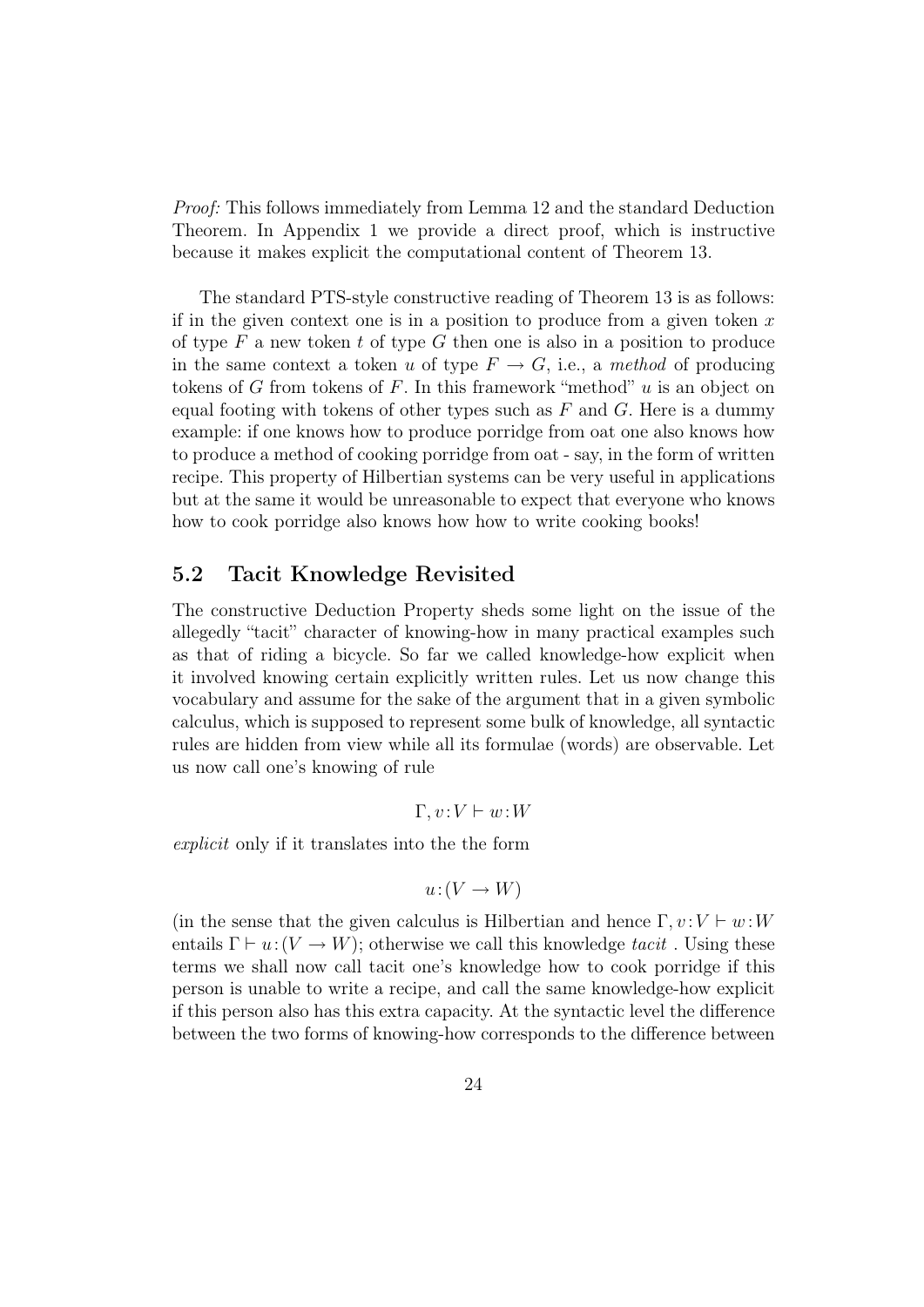the calculi, which do have and do not have the Deduction Property. We can see no good reason to expect that all symbolic calculi, which represent certain useful knowledge-how in the form of system of rules, have the Deduction Property. In Appendix 2 we give an example of a useful calculus without this property.

## 5.3 Which Rules are Logical?

Let us now come back to the question of whether or not a non-logical knowledge-how can be reduced to knowledge-that. In the last Section we have seen that the task cannot be completed by reducing the number of rules to minimum; we have also seen that it can be completed (if one seeks for a conceptual rather than a formal reduction) with Tarski's semantic conception of logical consequence. This suggests the following strategy for the nonlogical case. Given symbolic calculus C interpreted in certain constructive terms, first, translate it syntactically into a Hilbertian form  $C_H$  and, second, interpret the single syntactic rule of  $C_H$  as usual, i.e., as the *logical* rule of modus ponens. Finally use Tarski's logical semantics as in the former case. This strategy, if successful, reduces a given constructive theory, which comprises rules applied to objects other than propositions, to a standard Hilbert-style axiomatic theory, where all well-formed formulae are interpreted as propositions and where all rules are logical rules applied to propositions. For a historical example of such a propositional rendering of a given constructive theory think once again of Hilbert's semi-formal axiomatization of Euclidean geometry, which translates Euclid's rules (of how to produce a straight segment and other rules) into a convenient propositional form [23]. The obtained axiomatic theory falls under the analysis given above: as soon as one accepts Tarski's conception of logical consequence one's knowledge of how to make geometrical constructions in a strong sense reduces to a propositional knowledge.

In Section 3.3 we have studied how Hilbert-style and Gentzen-style formal systems translate into each other syntactically. However a propositional translation of constructive theories, which we discuss here, involves semantics and cannot by fully analyzed from a syntactic viewpoint. We know how standard firstand higher-order logical calculi combine logical semantics (semantic values of logical constants) with extra-logical semantics (interpretations of nonlogical symbols). It is important for our argument, that such a semantic combination admitted by well-formed first-order formulae also admits the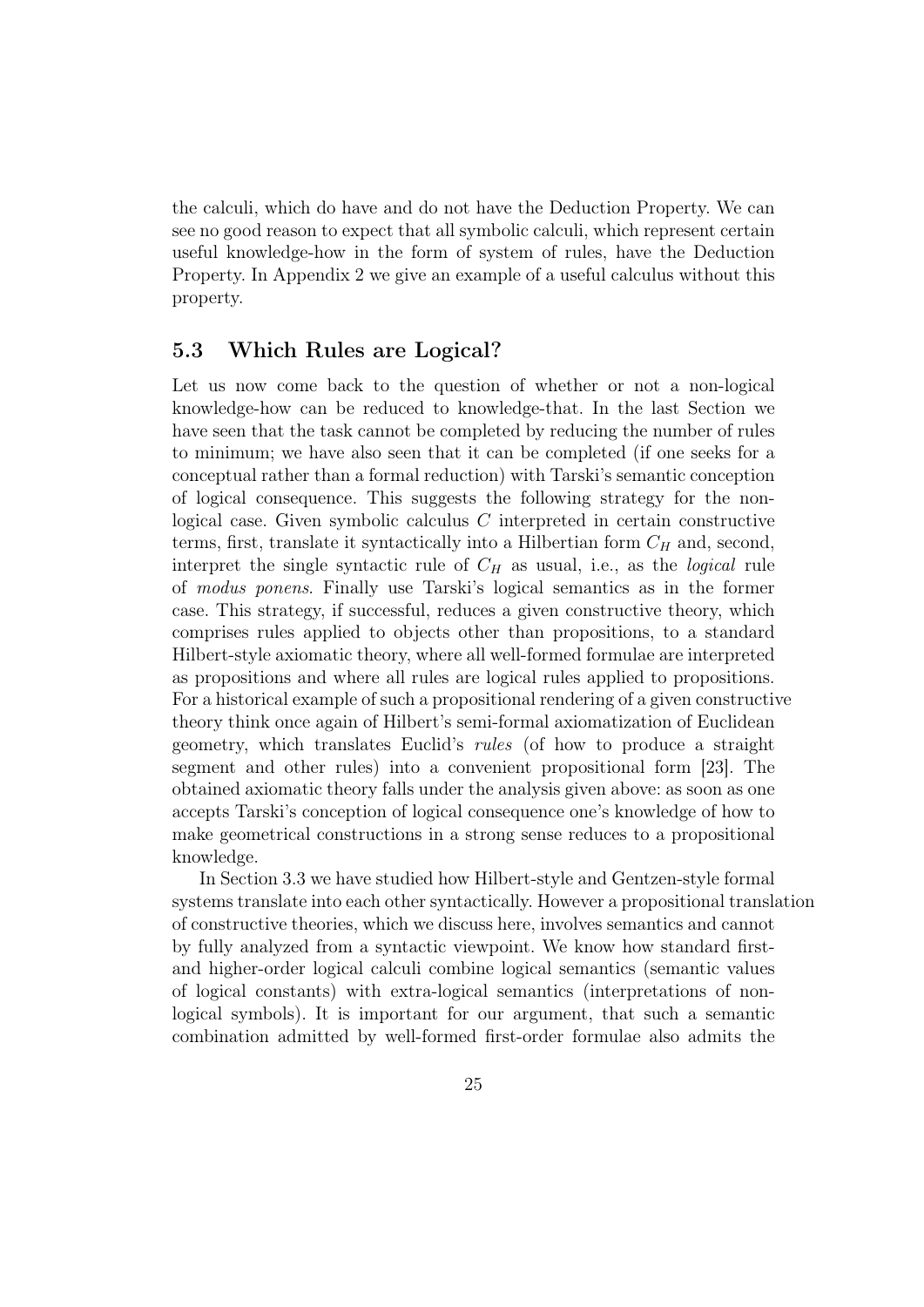standard interpretation of these formulae as propositions, which accords with the idea that the syntactic rules of the given calculus represent logical rules. But a constructive theory (in the relevant sense of the word) comprises rules, which are applied to extra-logical objects, such as Euclid's rule of how to produce a line from a given point to another given point. Let us call such rules extra-logical rules for short. How a constructive theory can be presented in a form of interpreted symbolic calculus where all rules are logical? We know that in some cases constructive rules can be reasonably replaced by appropriate first-order sentences as in Hilbert's version of Euclidean geometry. However no schematic semantic procedure, which reduces extra-logical rules to logical rules and in some appropriate sense preserve semantics, is known to the authors. Epistemological motivations and implications of such semantic translations also need to be better understood. There is a general consensus that Hilbert's axiomatic presentation of Euclidean geometry, which gets rid of Euclid's extra-logical rules and in this way makes Euclid's geometrical proofs "purely logical", somehow makes this mathematical theory more rigorous, but the total score of epistemic gains and losses involved into this procedure remains rather unclear. Evidently these and other related questions cannot be answered without using a formal criterion of logicality and describing the extra-logical semantic contents of constructive theories in more precise terms. We leave this issue for a further research.

# 6 Conclusion

Following Ryle's remark that "Knowing a rule is knowing how" [24] we argued, on the contrary to a popular opinion, that knowing-how does not have an intrinsically tacit character but in many cases allows for an explicit representation in the form of formal rules. This holds both for natural languages, which allow one to formulate rules and related deontic expressions, and formal languages where rules are represented symbolically and play an important role in the architecture of formal calculi. Leaving natural languages aside we reviewed two "styles" of building formal systems one of which (Hilbertstyle) employs few rules and an many axioms while the other (Gentzenstyle) employs complex systems of rules and may use no axiom. Using some historical indications we construed the difference between the two styles not only syntactically but also semantically by associating Tarski's modeltheoretic conception of logical consequence (and Model theory more generally)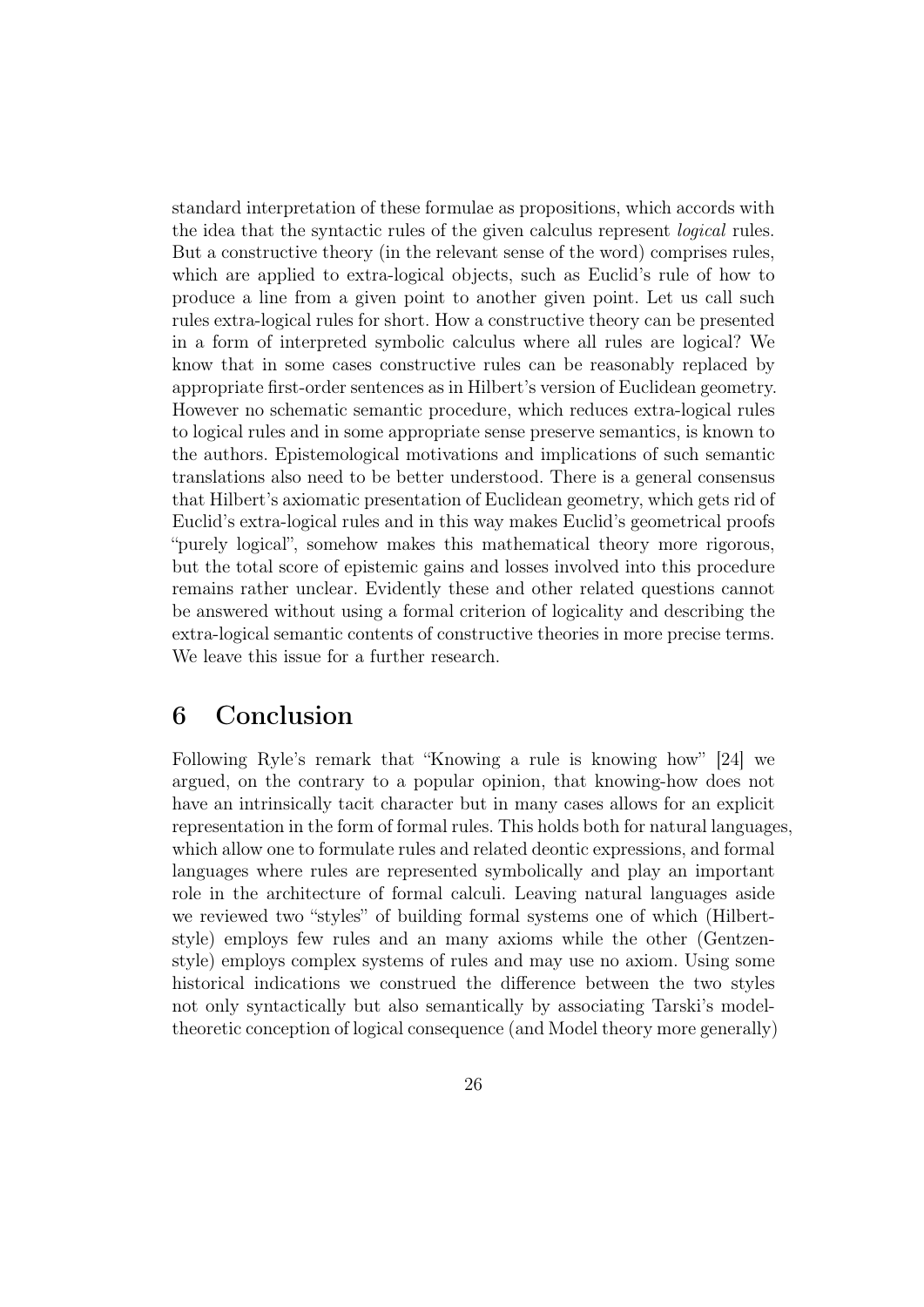with the Hilbert-style and the proof-theoretic conception of logical consequence (and Proof-theoretic Semantics more generally) with the Gentzen-style.

In this context we introduced a syntactic definition of Hilbertian theory (Def. 11), which reflects and narrows the informal idea of "Hilbert-style axiomatic theory", and proved a lemma (Lemma 7) that says that the concept of Hilbertian theory is co-extensional with that of theory having Deduction Property, i.e., a theory for which the Deduction Theorem holds. The Deduction Property is of interest in the context of epistemological discussion on knowinghow and knowing-that because there is a sense (which has been made precise in the paper) in which it represents rule  $A \vdash B$  (and, as we assume, the associated knowledge of how to follow this rule) in the form of (knowledge of) implication  $A \rightarrow B$ . We also studied here from a syntactic viewpoint how Hilbertian theories can be translated into sequent calculi (i.e., in the Gentzen-style systems) and vice versa (Lemmas 9 and 10)

These preparatory steps allowed us to attack the question of whether or not knowing-how in a reasonable sense reduces to knowing-that. First, we considered the special case of logical knowing-how, i.e., knowing how to make logical inferences. Our conclusion here is this: while the syntactic translations between different forms (or "styles") of symbolic presentations by themselves don't provide such a reduction, the model-theoretic conception of logical consequence allows for seeing syntactic rules as mere symbolic representations of the meta-theoretical propositions, in terms of which the logical consequence is defined in this case, and in that sense provides the wanted reduction. (A purported syntactic reduction, which relies on the Deduction Property and represents inferences as implication does not complete the task at the pain of Carroll Paradox). This does not resolve the epistemological problem but shows that in the chosen framework it concerns the conception of logical consequence rather than syntactic details. The alternative prooftheoretic conception, which we consider in this paper, does not allow for a similar reduction of knowing-how to knowing-that and make the concepts of rule and rule-following (and hence also the concept of knowing-how) indispensable. This conclusion not only sheds a new light on the old epistemological debate but also reveals epistemological implications of theories of logical semantics, which in technical works are rarely discussed explicitly and moreover systematically.

Finally we considered a more general case of rule-based knowledge-how, which includes knowledge-how outside logic. For this purpose we proposed a canonical translation of Hilbertian theories into typed sequential calculi, which are apt for non-logical constructive interpretations, some of which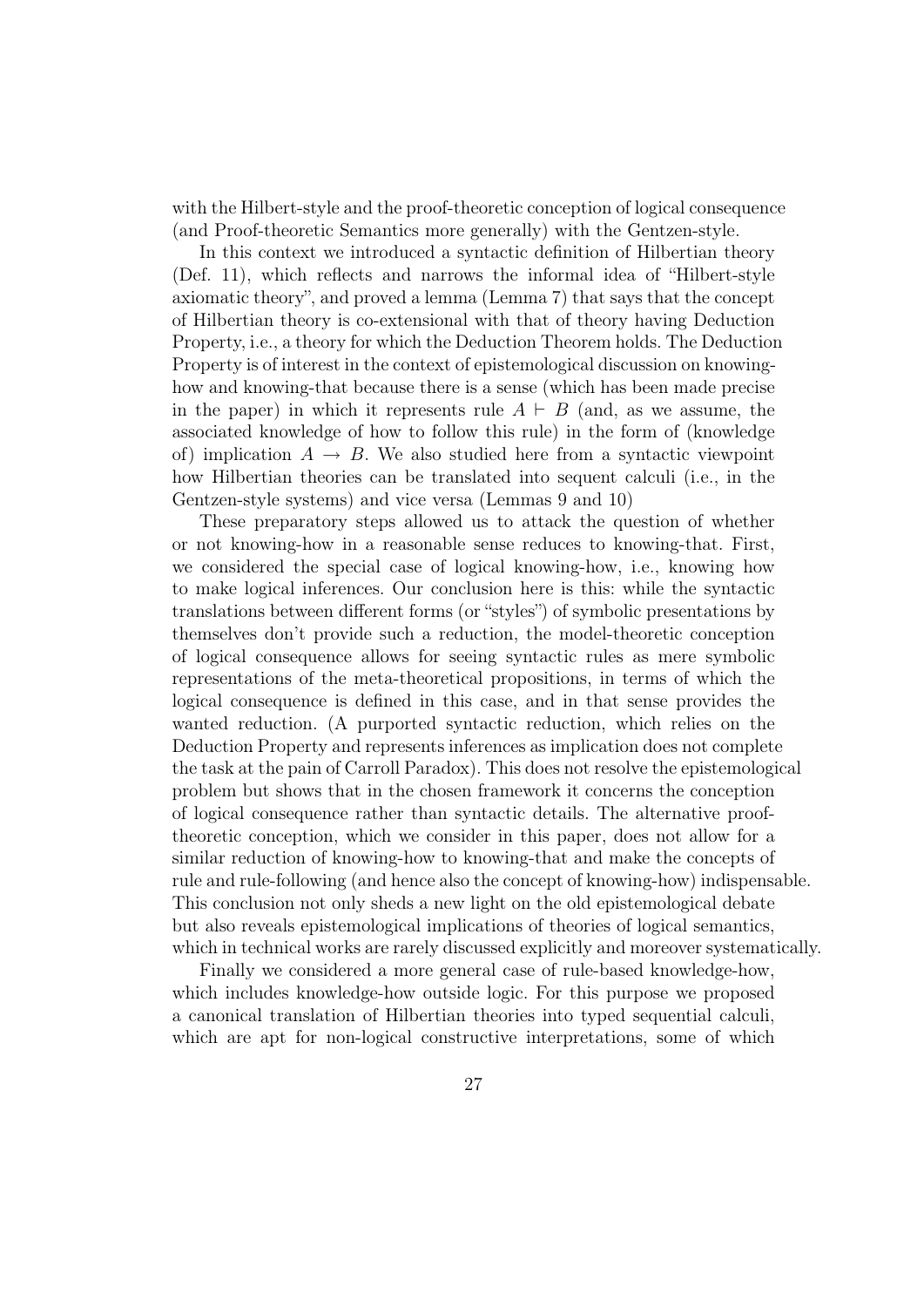have been earlier studied by other authors. For such calculi we proved the "constructive version" of Deduction Theorem (Theorem 13) and proposed its informal interpretation in terms of knowing-how. Answering the question of possible propositional reduction of knowing-how to knowing-that in this more general case requires a more nuanced formal study, which may show how logical and non-logical semantics combine and interact in such cases. We leave this for a further research.

As a final remark we would like to stress that formal systems, which admit proof-theoretic semantics, are natural candidates for the role of representational tools for the procedural knowledge. Given the importance of procedural knowledge in the Society one may expect that such systems can have more applications in Knowledge Representation than they have presently. There is apparently a general bias towards the Hilbert-style approach in thinking about knowledge and reasoning in many areas from Philosophy to Information Engineering. However philosophical questions concerning the nature of knowinghow are answered there is no reason to understate this type of knowledge in the development of Knowledge Representation Systems and other relevant applications.

## Appendix 1: Direct Proof of Theorem 13

We construct term  $u$  using the induction by steps of derivation of the sequence

$$
x_1: F_1, \ldots, x_n: F_n, x: F \vdash t: G.
$$

<u>Case 1</u>: Axiom of the form  $(t: G = c^A : A)$ . Then  $u = k^{A \to (F \to A)} \cdot c^A$ . Observe that term  $c^A$  contains no variable. Hence the sequence

$$
x_1: F_1, \ldots, x_n: F_n \vdash c^A: A
$$

is also derivable. Then apply the rule

$$
\frac{x_1: F_1, \dots, x_n: F_n \vdash k^{A \to (F \to A)}: (A \to (F \to A)) \quad x_1: F_1, \dots, x_n: F_n \vdash c^A: A}{x_1: F_1, \dots, x_n: F_n \vdash (k^{A \to (F \to A)} \cdot c^A): (F \to A)}
$$

<u>Case 2</u>: Axiom of the form  $(t: G = x_i: F_i$ , where x is not one of the  $x_i$ ). Proceed as in Case 1;  $u = k^{F_i \rightarrow (F \rightarrow F_i)} \cdot x_i$ .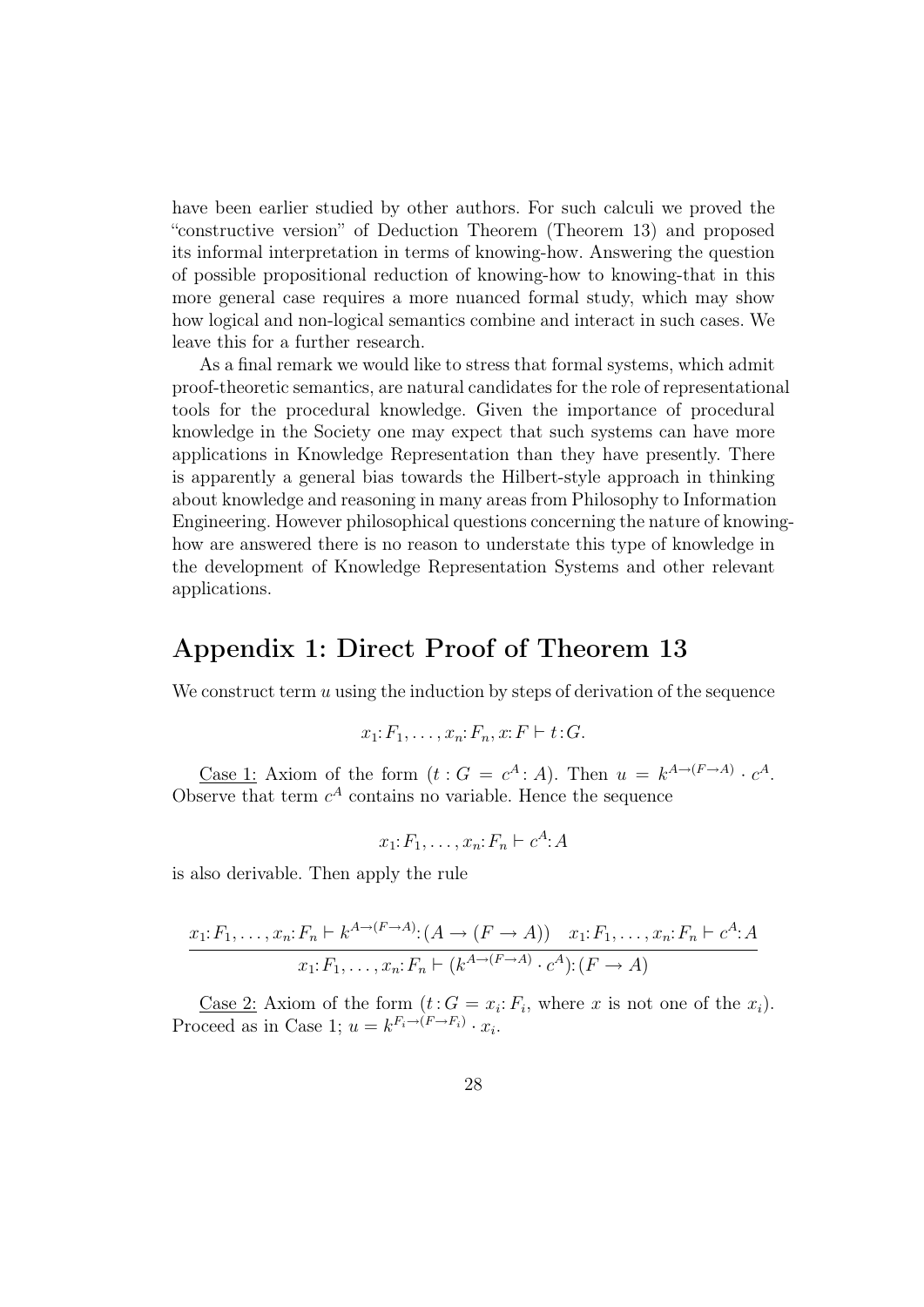Case 3:  $(t:G = x: F)$ . In this case declaration x: F cannot be eliminated from the context because t contains x. But in this case  $F = G$ , and so the wanted term u is a Hilbertian proof of formula  $F \to F$ :

$$
(F \to ((F \to F) \to F)) \to ((F \to (F \to F)) \to (F \to F))
$$
 scheme(S...)  
\n
$$
F \to ((F \to F) \to F)
$$
  
\n
$$
(F \to (F \to F)) \to (F \to F)
$$
  
\n
$$
F \to (F \to F)
$$
  
\n
$$
(MP)
$$
  
\n
$$
(MP)
$$
  
\n
$$
(MP)
$$

Thus we obtain the wanted term  $u = (s^{(\ldots)} \cdot k^{(\ldots)}) \cdot k^{(\ldots)}$  where the upper indexes are the first, the second and the forth lines of the Hilbertian derivation.

Application of the rule: By the inductive hypotheses the following sequences are derivable:

$$
x_1: F_1, \ldots, x_n: F_n \vdash v: (F \to (X \to G)),
$$
  

$$
x_1: F_1, \ldots, x_n: F_n \vdash w: (F \to X).
$$

Let  $u = (s^{(\ldots)} \cdot v) \cdot w$ , where the type of the first factor is  $(F \to (X \to G)) \to$  $((F \to X) \to (F \to G))$ . This guaranties that the product is well-typed in the same context: the product  $(s^{(\dots)} \cdot v)$  is of type  $(F \to X) \to (F \to G)$  and term  $u: (F \to G)$  is as required. This completes the proof.

# Appendix 2: Primal infon logic

We prove that in the implicational fragment  $P_{\rightarrow}$  of Primal Infon logic  $qP$ introduced by Gurevich and Neeman [8, 9] the sequent  $\Gamma \vdash p \rightarrow p$  is not derivable. Since  $p \vdash p$  is derivable for all p this shows that  $P_{\rightarrow}$  does not have the Deduction Property.

The derivability relation of the natural deduction calculus for  $P_{\rightarrow}$  can be defined as follows (see [1]):

$$
\frac{\Gamma \vdash A \quad \Gamma, A \vdash B}{\Gamma \vdash A} (Ax) \qquad \frac{\Gamma \vdash A \quad \Gamma, A \vdash B}{\Gamma \vdash B} (Cut)
$$
\n
$$
\frac{\Gamma \vdash A \quad \Gamma \vdash A \to B}{\Gamma \vdash B \to A} (\to I) \qquad \frac{\Gamma \vdash A \quad \Gamma \vdash A \to B}{\Gamma \vdash B} (\to E) .
$$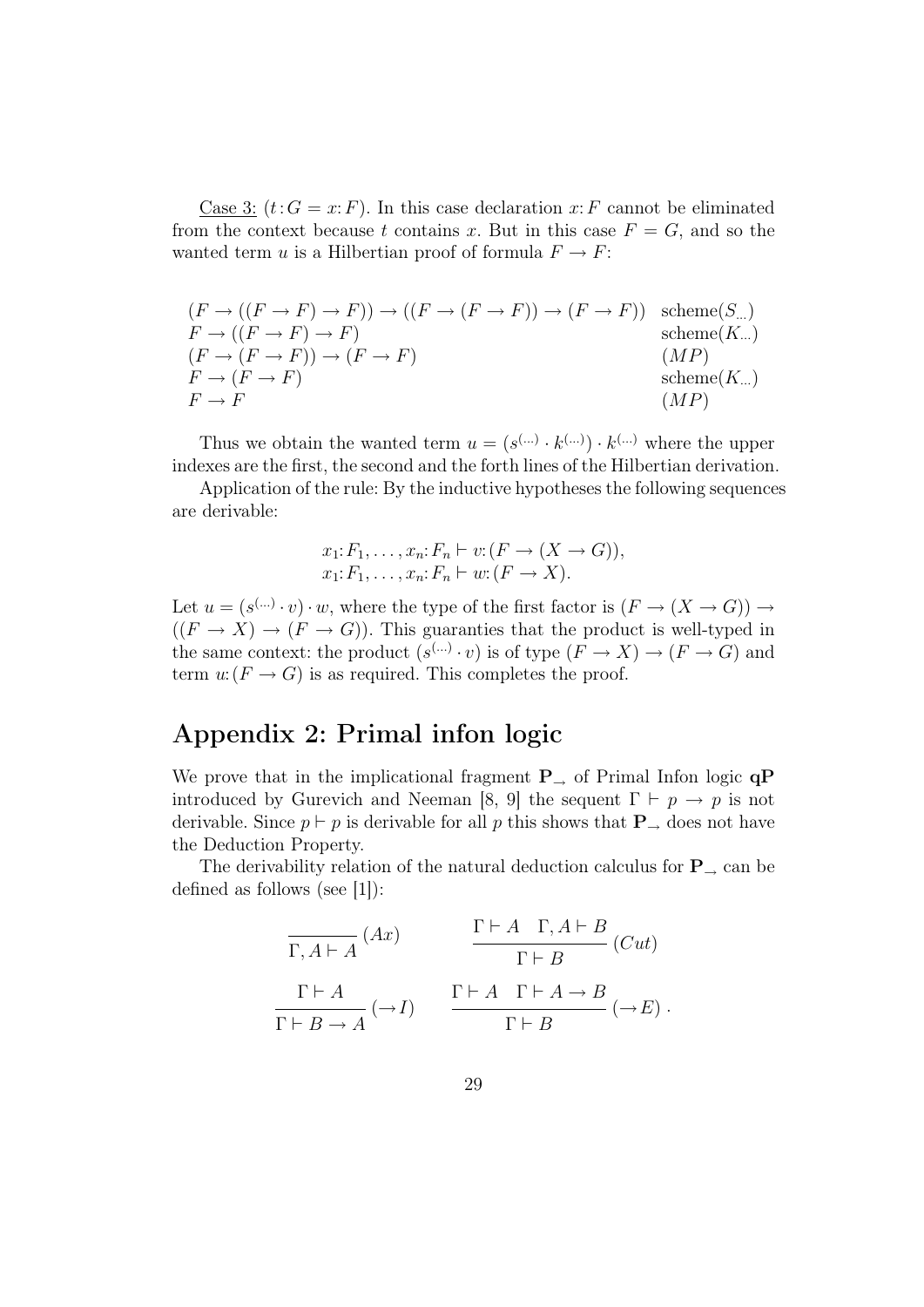Here  $A, B$  are formulas constructed from atomic ones using " $\rightarrow$ " (primal implication) and  $\Gamma$  is a set of such formulas.

It has the axiom scheme  $(Ax)$  but a sequent of the form  $\Gamma \vdash A \to A$  may be not derivable. For example, it is the case when  $A = p \notin \Gamma$  is atomic and Γ does not contain formulas of the form

$$
X_1 \to (X_2 \to \dots (X_n \to p) \dots)^2 \tag{1}
$$

Indeed, let p be fixed. Consider a sequent rule with the conclusion  $\Gamma \vdash Y$ with Y of the form (1) and with  $\Gamma$  that does not contain formulas of the form (1). It can be seen that some premise of the rule also has this property, with the same p. This premise cannot be derived by  $(Ax)$ , so one can apply the same argument to it. Thus, there is no finite derivation for the sequent  $\Gamma \vdash Y$ . In particular, the sequent  $\Gamma \vdash p \rightarrow p$  is not derivable.

System  $\mathbf{q}P$  has a computational semantics — and in fact more than one such semantics  $[1, 18]$  — which makes it useful in Computer Science. Under the encryption semantic introduced by one of the authors of the present paper [18] the lack of Deduction Property in the above fragment of  $\alpha P$  is interpreted as follows. The derivability of  $\Gamma \vdash A$  means that an agent who has access to set of messages  $\Gamma$  has access to message A. Formula  $A \rightarrow B$ stands for message B encoded by message A, so  $A \to A$  stands for a message encoded by itself. Given  $\Gamma, A \vdash A$  there is no reason to expect  $\Gamma \vdash A \rightarrow A$  (in words, Γ provides access to message  $A \to A$ ) unless A makes part of context Γ to begin with.

## Список литературы

- [1] L. Beklemishev and Yu. Gurevich. Propositional primal logic with disjunction. Journal of Logic and Computation, 24(1):257–282, 2014.
- [2] R.B. Brandom. Articulating Reasons: Introduction to Inferentialism. Cambridge (Mass.): Harvard University Press, 2000.
- [3] L. Carroll. What the tortoise said to achilles. Mind, 4(14):278–280, 1895.

<sup>&</sup>lt;sup>2</sup>In case  $n = 0$  it is p.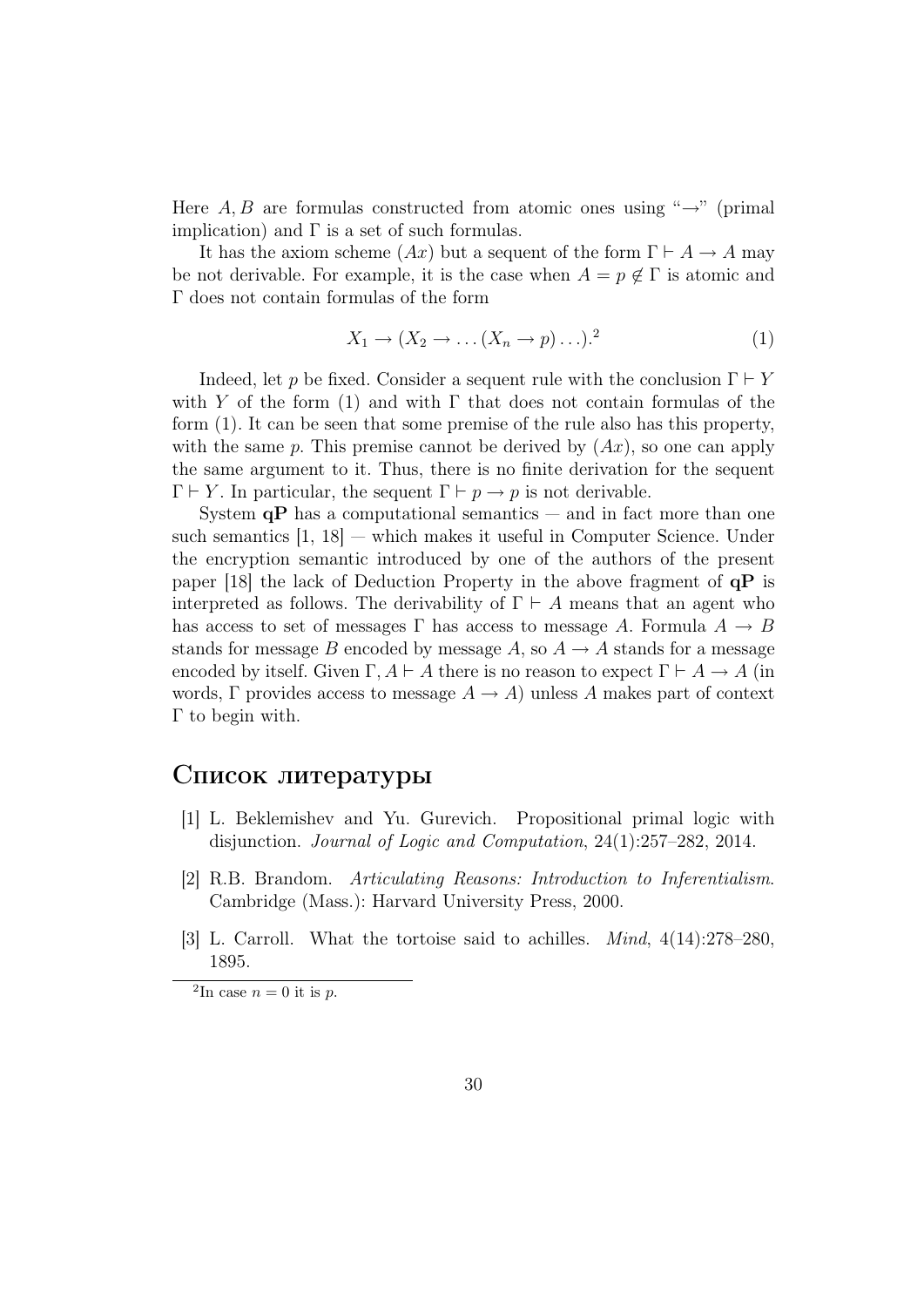- [4] Jeremy Fantl. Knowledge how. In Edward N. Zalta, editor, The Stanford Encyclopedia of Philosophy. Metaphysics Research Lab, Stanford University, fall 2017 edition, 2017.
- [5] N. Francez. Proof-Theoretic Semantics (Studies in Logic, vol. 57). College Publications, 2015.
- [6] N. Francez. On distinguishing proof-theoretic consequence from derivability. Logique et Analyze, 238:151–166, 2017.
- [7] G. Gentzen. Investigations into logical deduction. M.E. Szabo (Ed.) The Collected Papers of Gerhard Gentzen, North-Holland Publishing Company: Amsterdam-London, 1969, p. 68-131; original publication in German: Untersuchungen ¨uber das logische Schliessen, Mathematische Zeitschrift, 39 (1934-35), S. 176-210, 405- 431., 1969.
- [8] Yu. Gurevich and Neeman I. DKAL: Distributed-knowledge authorization language. Proc. of CSF 2008, IEEE Computer Society, pages 149–162, 2008.
- [9] Yu. Gurevich and Neeman I. Logic of infons: the propositional case. Technical report, Microsoft Research, July 2011.
- [10] I. Harmon and Z Horne. Evidence for anti-intellectualism about knowhow from a sentence recognition task. Synthese, 193(9):2929–2947, 2016.
- [11] D. Hilbert. Grundlagen der Geometrie. Leipzig, 1899.
- [12] D. Hilbert. Axiomatic thought. W. Ewald (ed.), From Kant to Hilbert: A Source Book in the Foundations of Mathematics, 2:1105–1115, 1996.
- [13] D. Hilbert and W. Ackermann. *Grundzüge der theoretischen Logik.* Berlin, Heidelberg, 1928.
- [14] D. Hilbert and P. Bernays. Grundlagen der Mathematik (in two volumes). Springer, 1934-1939.
- [15] J. Hintikka. What is axiomatic method? Synthese, 183(1):69–85, 2011.
- [16] S.C. Kleene. Mathematical logic. New York: Dover Publications, 2000 [1967].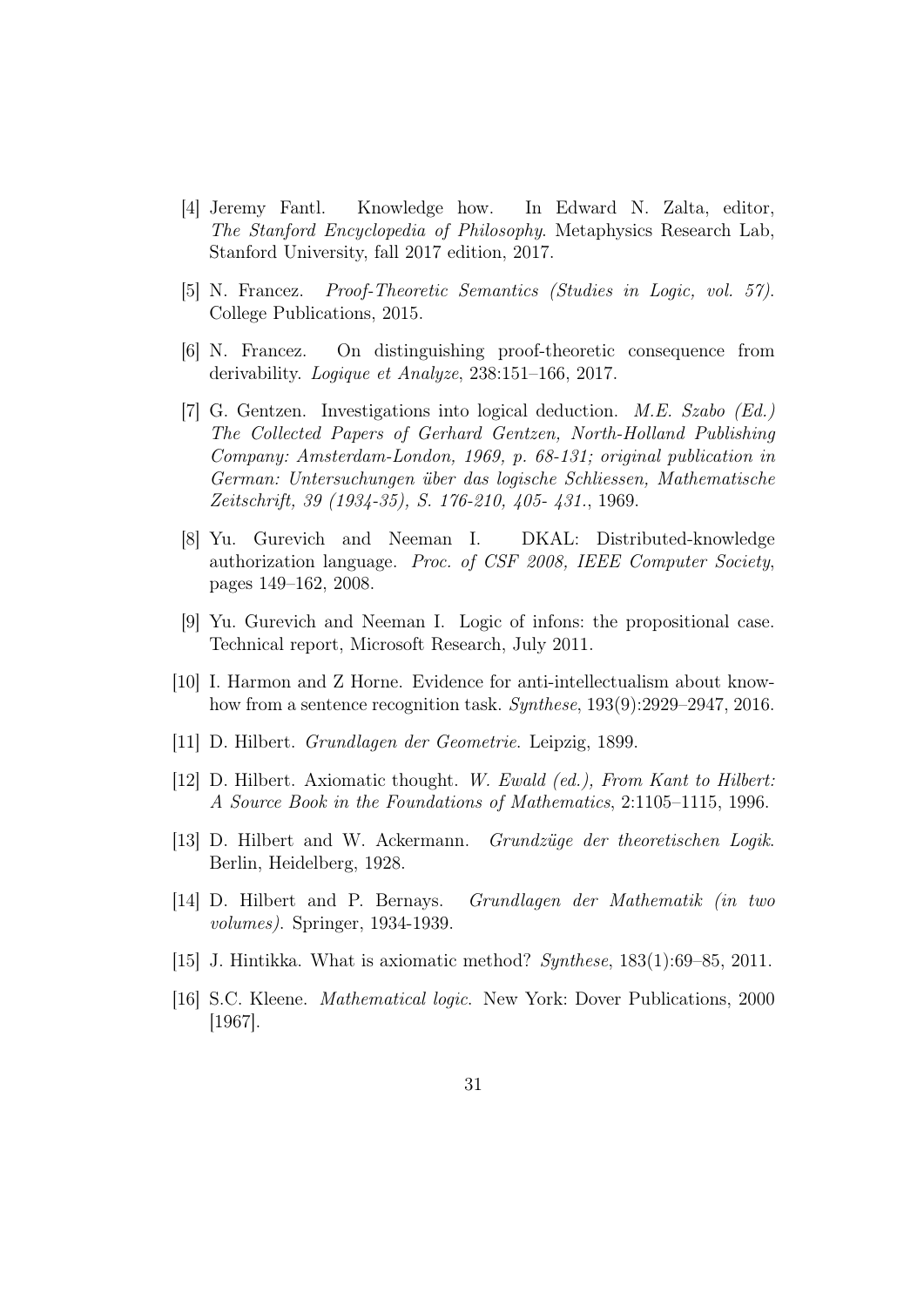- [17] A. N. Kolmogorov. On the Interpretation of Intuitionistic Logic. V. M. Tikhomirov (ed.) Selected Works of A. N. Kolmogorov, Springer (original publication in German: Zur Deutung der Intuitionistischen Logik. Math. Ztschr., 35, S. 58-65 (1932)), 1:151–158, 1991.
- [18] V. Krupski. Primal implication as encryption. Hirsch E.A., Kuznetsov S.O., Pin J.-E., Vereshchagin N.K. (eds) Computer Science - Theory and Applications. CSR 2014. Lecture Notes in Computer Science, vol 8476. Springer, Cham, pages 232–244, 2014.
- [19] P. Martin-Löf. Constructive mathematics and computer programming. Proceeding of a discussion meeting of the Royal Society of London on Mathematical logic and programming languages, pages 167–184, 1985.
- [20] Th. Piesha and P. (eds.) Shroeder-Heister. Advances in Proof-Theoretic Semantics (Trends in Logic vol. 43). Springer, 2015.
- [21] D. Prawitz. The philosophical position of proof theory. Olson, R.E. and Paul, A.M. (eds.) Contemporary Philosophy in Scandinavia, Baltimore, London: John Hopkins Press, pages 123–134, 1972.
- [22] D. Prawitz. On the idea of a general proof theory. Synthese,  $27(1/2):63-$ 77, 1974.
- [23] A. Rodin. On constructive axiomatics method. Logique et Analyse (forthcoming), 2017.
- [24] G. Ryle. Knowing how and knowing that: The presidential address. Proceedings of the Aristotelian Society, New Series,, 46:1–16, 1945-46.
- [25] Peter Schroeder-Heister. Proof-theoretic semantics. In Edward N. Zalta, editor, The Stanford Encyclopedia of Philosophy. Metaphysics Research Lab, Stanford University, winter 2016 edition, 2016.
- [26] J. Stanley and T. Williamson. Knowing how. Journal of Philosophy, 98(8):411–444, 2001.
- [27] A. Tarski. On the concept of logical consequence. Logic, semantics, metamathematics: Papers from 1923 to 1938 (J. H. Woodger, translator), Oxford, Clarendon Press 1956, pages 409–420, 1956.